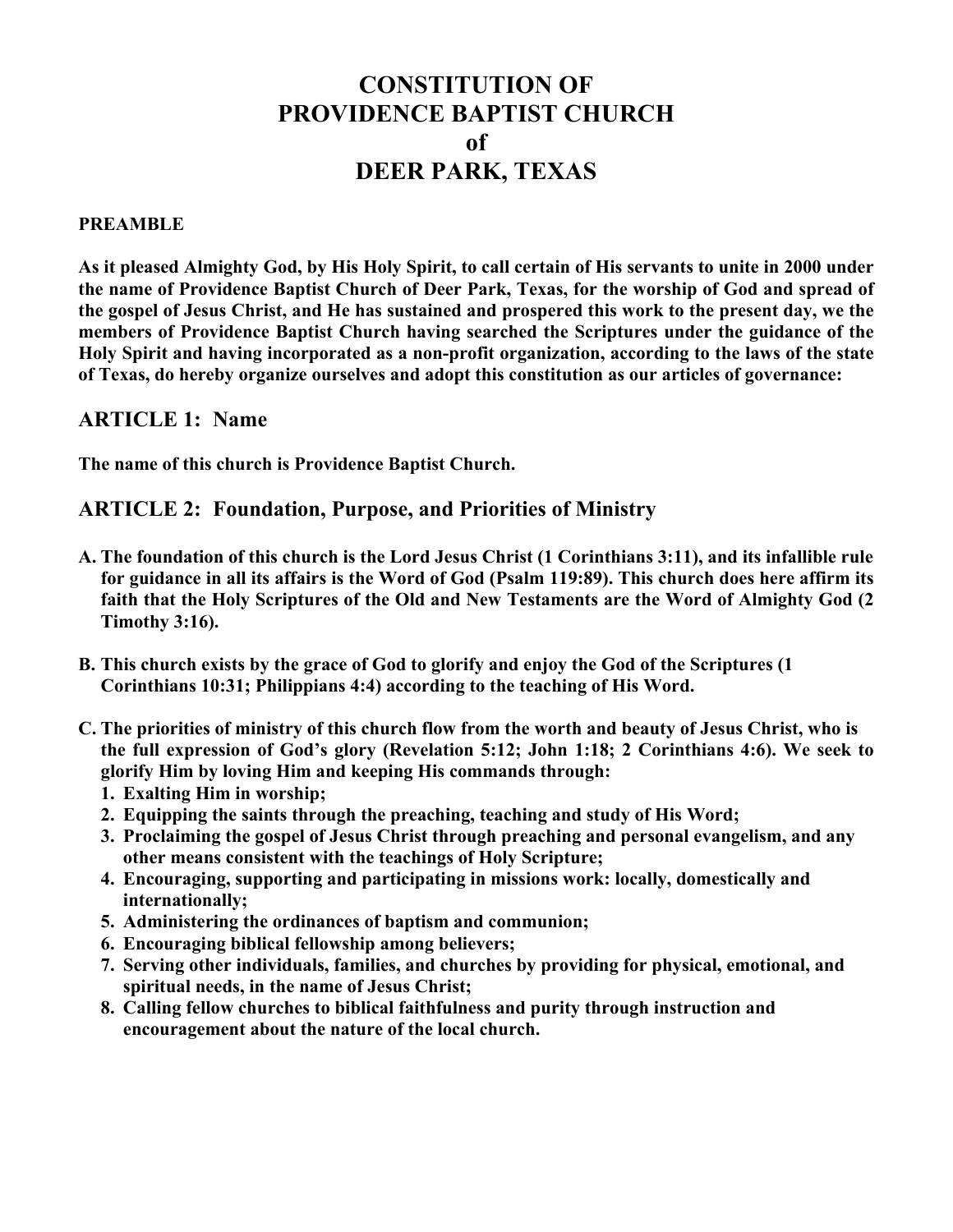# **ARTICLE 3: Statements of Faith**

**The Holy Bible is the inspired, inerrant, and authoritative Word of God and is the basis for any statement of faith.** 

**We do hereby adopt as** *the fullest expression of our faith* **the** *London Baptist Confession of Faith of 1689 (in modern English)***, with the following exceptions: the identity of the antichrist (26:4), amendments to the suffrage passages concerning church decisions (26:8,9), and amendments to the language concerning the Lord's Day (22:7,8), which believe do not have sufficient biblical support as originally written. This historic document is, however, an excellent summary of "the things most surely believed among us." We accept it not as an infallible rule or code of faith, but as an assistance to us in controversy, a confirmation in faith, a standard for church officers, and a means of instruction in righteousness for the body. Here the members of our church will have a body of theology in compact form with Scriptural proofs, that they may be ready to give a reason for the hope that is in them (1 Peter 3:15).**

# **We also adopt as** *a summary expression of our faith* **the following** ARTICLES OF FAITH

## **I. The Scriptures**

**The Scriptures of the Old and New Testaments were given by inspiration of God. Therefore, all scripture is authoritative, infallible and inerrant. The Scriptures are the only sufficient rule for faith and practice (Ps. 19:7; 2 Tim. 3:16-17; 2 Pet. 1:20-21).**

### **II. God and the Trinity**

**There is one true and living God who exists in three eternally distinct persons: the Father, the Son, and the Holy Spirit. These three are one in being, united in purpose, and equally worthy of glory and adoration. God is invisible, eternal, omnipresent, almighty, all-knowing—his perfect knowledge extends to all things, past, present, and future, including the future decisions of his free creatures, unchanging, dependent upon none, sovereign, righteous, holy, just, gracious, loving, merciful, patient, and good. (Deu 6:4; John 14:26; 15:26; Matt 28:19)**

### **III. Creation**

**God created all that now exists in six days and from nothing, and it was all very good. The Father, the Son, and the Holy Spirit acted together in the work of creation. Out of all living things, only man was created in God's image, and He assigned to each a biological gender, "male and female He created them." And God granted man dominion over all lesser forms of life and over the earth itself. (Gen 1:1; 1:27 John 1:2-3; Heb 1:2)** 

### **IV. Sanctity of Human Life**

**All human life is sacred and created by God in His image. Human life is of inestimable worth in all its dimensions, including pre-born babies, the aged, the physically or mentally challenged, and every other state or condition from conception through natural death. We are therefore called to defend, protect, and value all human life (Ps. 139; Deut 10:18)**

### **V. Providence**

**God from eternity, decrees or permits all things that come to pass, and perpetually upholds, directs and governs all creatures and all events; yet so as not in any way to be the author or approver of sin, nor to violate the free agency of His creatures, nor share responsibility for their sin (Isa. 46:9- 11; Prov. 16:33; Col. 1:17; Heb. 1:3; Jas. 1:13-15).**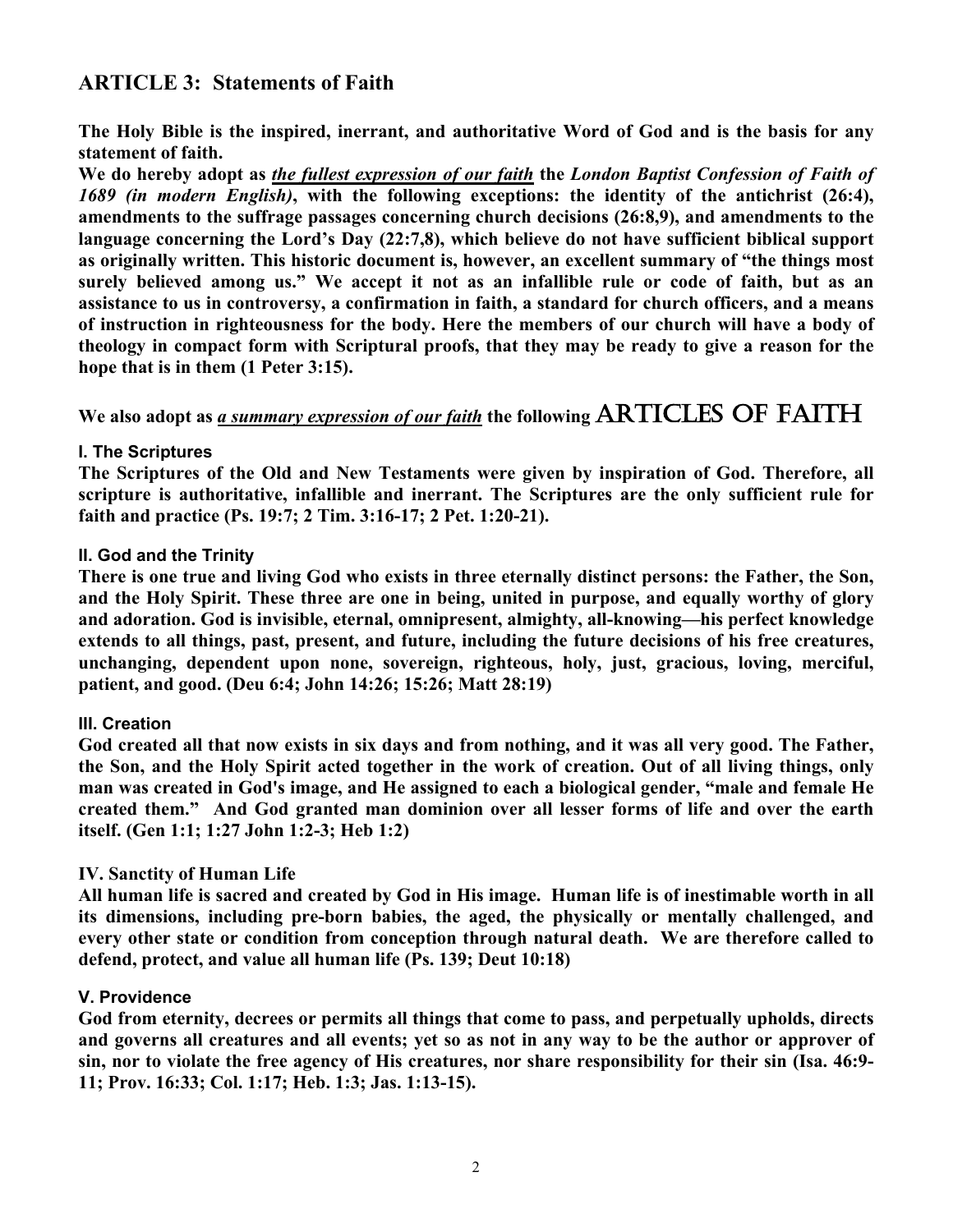### **VI. Election**

**Before the foundation of the world, God elected a great multitude of men and women to eternal life as an act of His free grace alone. This election was in no way dependent upon His foresight of human faith, decision, works, or merit. In the unsearchable realm of God's sovereign will, all men remain responsible beings, subject to God's commands to repent and believe, and accountable to God for their rebellion, impenitence, and rejection of Christ. (John 6:37; Rom 8:29,30; 1 Cor 1:26- 28; Eph 1:11; 2 Thess 2:13-14)**

### **VII. Fall of Man**

**God originally created Man in His own image, and free from sin; but, through the temptation of Satan, Adam transgressed the command of God, and fell from his original holiness and righteousness; whereby his posterity inherit a nature corrupt and wholly opposed to God and His law. As a result they are under condemnation, and as soon as they are capable of moral action, become actual transgressors (Gen. 1:26-27; 3:1-7; Rom. 5:12-19; Eph. 2:1-3).**

### **VIII. Human Inability**

**The Fall brought every man into a state of utter depravity, meaning every dimension of his being is distorted by sin. Apart from the grace of God, fallen man treats sin as his master, God as an enemy, and the message of the cross as foolishness. Until he is born again, he possesses neither the desire nor the ability to love God, to keep His laws, to understand the gospel, to repent of sin, or to trust in Christ (Job 14:4; John 6:44; Rom 8:7; 10:11).**

## **IX. The Birth and Life of Christ**

**God sent His Son into the world to save His people from their sins. Conceived of the Holy Spirit and born of the virgin Mary, Jesus was and is both God and man. He was tempted in all things yet without sin, living the perfect life of righteousness on behalf of His people (Matt 1:18-25; Luke 2:1- 21).**

### **X. The Death of Christ**

**Christ died on the cross as the perfect sacrifice for sin, forever finishing the substitutionary work of atonement for His people (Matt 27:50; Mark 15:37,39; Luke 23:46; John 19:33; Heb 10:10,12,14).**

### **XI. The Resurrection of Christ**

**On the third day, Jesus rose bodily from the grave. The resurrection affirms the deity and authority of Christ and assures believers of their future bodily resurrection (1 Cor 15:4,20; Acts 2:24,32; 3:15).**

### **XII. The Ascension of Christ**

**Jesus ascended into heaven to appear in the presence of God as our perpetual High Priest, presenting Himself as the only acceptable sacrifice for sin. He is the one and only Mediator between God and men, and Head of His church. He intercedes forever on behalf of His people and rules over all things for their sake. (Mark 16:19; Acts 2:33,34; Eph 1:20; Col 3:1).**

### **XIII. The Holy Spirit**

**We believe that God the Holy Spirit brings glory to the Father and the Son. He applies the work of Christ to believers and distributes spiritual gifts to every believer according to His sovereign good pleasure for the purpose of building up the body of Christ. He is the Comforter, the Spirit of Adoption, the Seal of our Salvation and the Guarantor of our inheritance in Christ (John 14:16-17; 16:14; Acts 5:3; Rom. 8:14-17; Eph. 1:13-14).** 

### **XIV. Regeneration**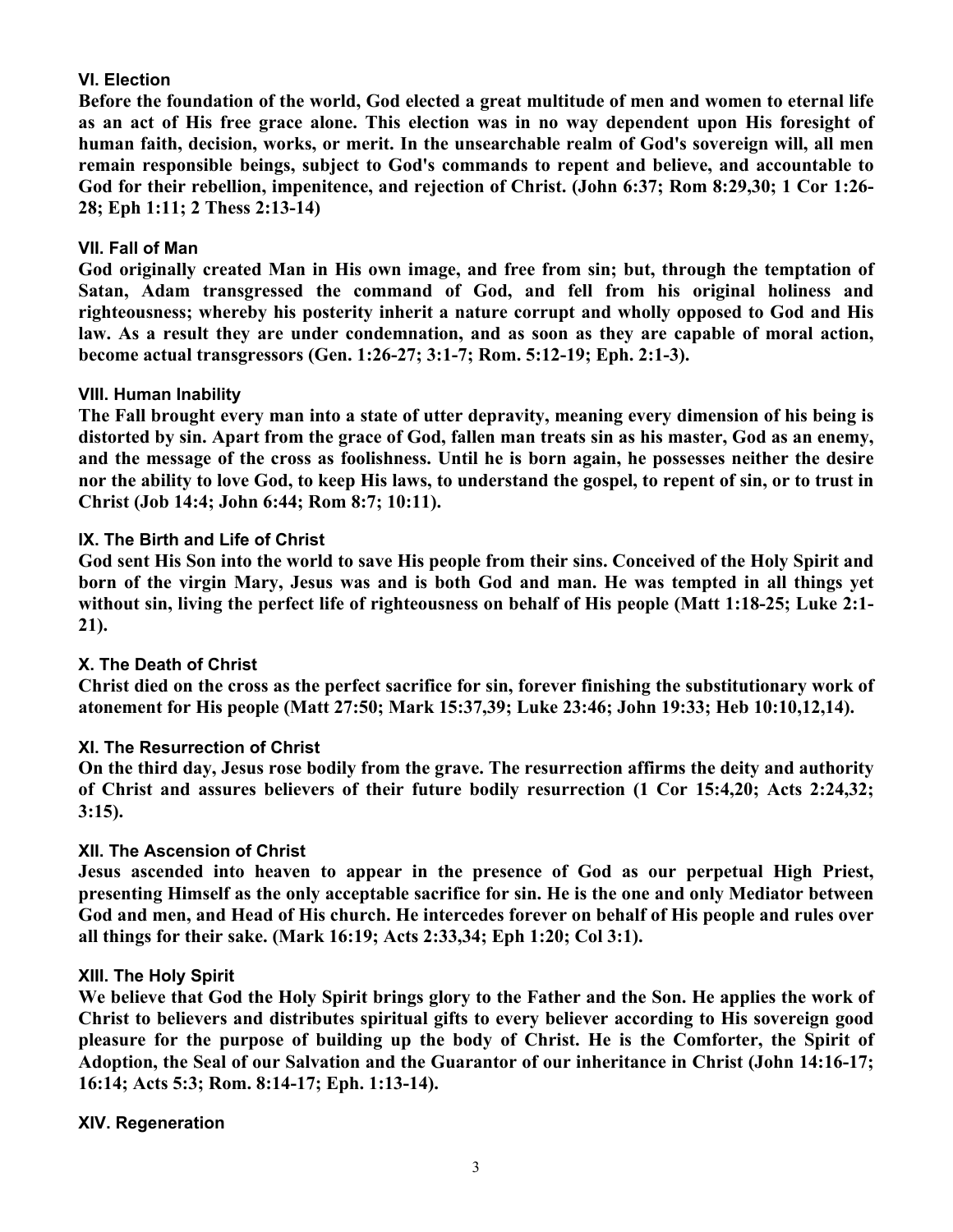**Regeneration is a change of heart, wrought by the Holy Spirit, who gives life to those dead in trespasses and sins, enlightening their minds spiritually and savingly to understand the word of God, and renewing their whole nature, so that they love and practice holiness. It is a work of God's free and special grace alone (Eph. 2:1-6; Tit. 3:5; 1 John 5:1).**

### **XV. Repentance and Faith**

**In response to the conviction of the Holy Spirit a person repents of sin and humbles himself with godly sorrow (Acts 2:37-38; 11:18; 2 Cor. 7:10-11). Saving faith is trusting God's authority regarding whatever is revealed in His word concerning Christ; accepting and resting upon Him alone for justification and eternal life. It is wrought in the heart by the Holy Spirit, and is accompanied by all other saving graces, and leads to a life of holiness (Rom. 3:27-28; 4:1-5; 4:17-25; 10:14, 17; Phil. 1:29; Eph. 2:8; Jas. 2:14-26).**

## **XVI. Justification**

**The elect are declared righteous in the sight of God because of Christ's perfect life, His substitutionary death, and the imputation of His righteousness. Justification can never be the reward or result of human works or merit, nor does it grow out of an infusion of Christ's righteousness. It is granted through faith alone in the person and work of Christ alone (Rom 3:24; 4:58; 8:30; Gal 2:16; Heb 10:10).**

## **XVII. Sanctification**

**Those who have been regenerated are also progressively sanctified by God's word and Spirit dwelling in them. All true believers will press on to lay hold of that for which Christ laid hold of them. Positionally, all Christians are clothed with the righteousness of Christ and holy before Him now (Jer. 31:31-34; Ezek. 36:27-27; Rom. 8:1-17; Gal. 5:13-24; 2 Pet. 1:3-11).**

### **XVIII. Perseverance of the Saints**

**All those whom God has regenerated will never totally nor finally fall away from the state of grace, but shall certainly persevere to the end; and though they may fall through neglect and temptation, into sin, whereby they grieve the Spirit, impair their graces and comforts, bring reproach on the church, and temporal judgments on themselves, yet they shall be renewed again unto repentance, and be kept by the power of God through faith unto salvation (John 6:37-40; 10:28-29; Rom. 8:28- 39; 1 Cor. 1:8-9; Phil. 1:6).** 

### **XIX. The Church**

**A local church is a visible representation of the body of Christ and is under the authority of Christ alone. Nevertheless, in every local church, qualified elders are appointed to serve Christ as they care for His body. Qualified deacons are to assist the elders as needs arise. Each member of the church is uniquely gifted by the Holy Spirit to edify the body. A local church must recognize and fellowship with the universal body of Christ as represented in other true churches (Matt 16:18; 1 Cor 12:28; Eph 1:22; 5:23-25, 32; Col 1:24).**

### **XX. Baptism**

**Baptism is an ordinance of the Lord Jesus, obligatory upon every believer. True baptism is immersion in water, symbolizing both the believer's union with Christ in His death, burial, and resurrection to new life, and his cleansing from sin. Baptism may only be administered to those who demonstrate repentance from sin and make a credible profession of faith in Christ (Rom 6:3-5; Acts 2:37-41; 8:12-13, 36-38; 22:16; Col 2:12).**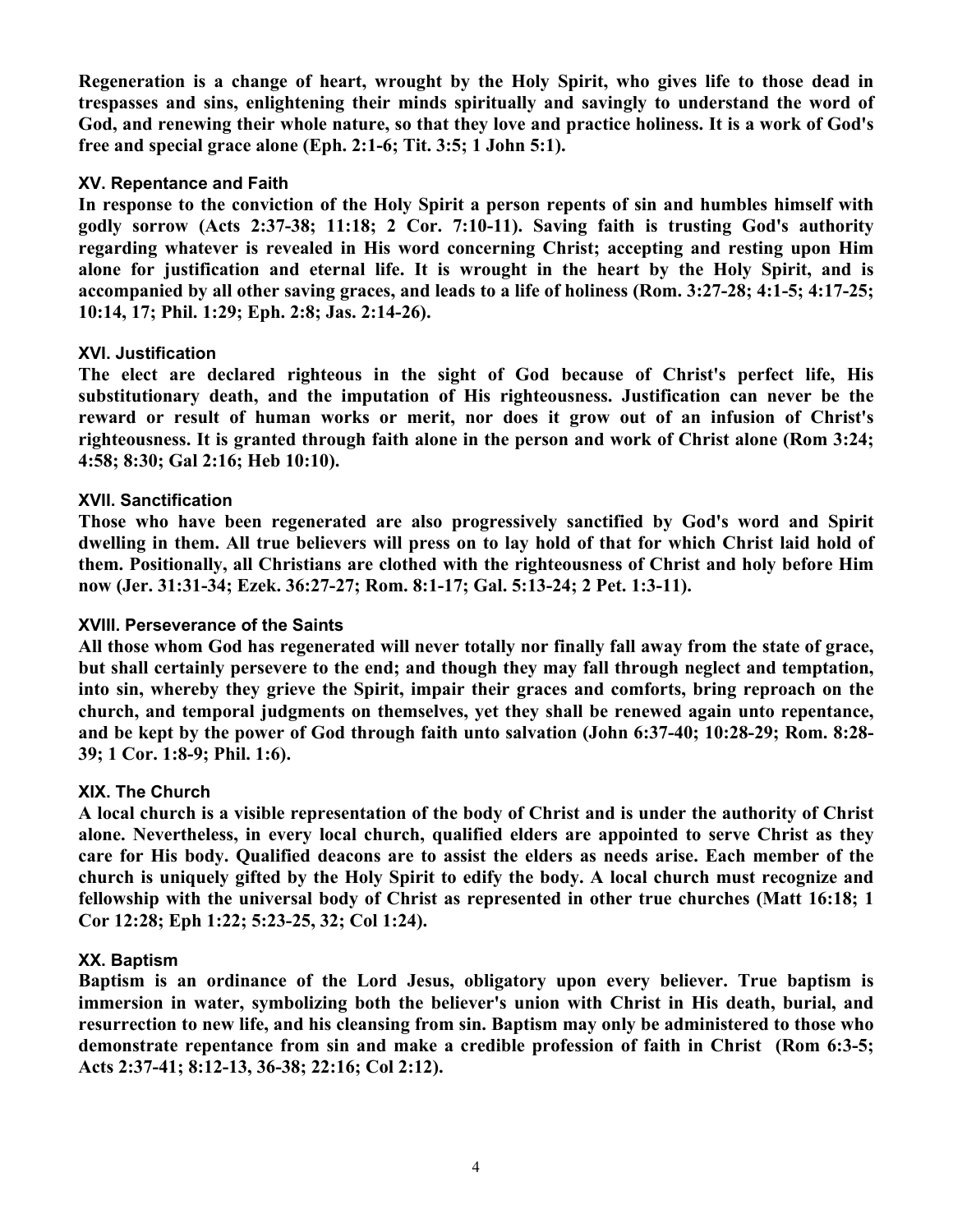### **XXI. The Lord's Supper**

**The Lord's Supper is an ordinance of Jesus Christ, to be administered with the elements of bread and the fruit of the vine, and to be observed by baptized believers in His churches till the end of the world. It is in no sense a sacrifice, but is designed to commemorate His death, to confirm the faith and other graces of Christians, and to be a bond, pledge and renewal of their communion with Him, and of their church membership (Matt. 26:26-29; 1 Cor. 10:16-17; 11:23-34).**

## **XXII. Evangelism**

**It is the calling of every local church to make disciples of all nations, baptizing them in the name of the Father, the Son, and the Holy Spirit, teaching them to obey all that Christ has commanded. It is a priority in evangelism to unite new believers with local churches (Matt 28:19; John 17:17-18; Romans 10:13-17).**

## **XXIII. The Family**

**God has ordained the family as the foundational institution of human society. God has created marriage to be the uniting of one [biological] man and one [biological] woman in covenant commitment for a lifetime, and it is intended to portray the relationship between Christ and His church. Children, from the moment of conception, are a blessing and heritage from the Lord, and parents are to raise them in the fear and admonition of the Lord (Gen 1:26–28; Deut 6:4–9; Eph 5:21–6:4).**

## **XXIV. The Resurrection**

**The bodies of men after death return to dust, but their spirits return immediately to God—the righteous to rest with Him; the wicked, to be reserved under darkness to the judgment. The bodies of all the dead, both just and unjust, will be raised (John 5:28-29; 1 Cor. 15:12-28; 2 Cor. 5:1-10; Phil. 1:23).**

### **XXV. The Judgment**

**God has appointed a day, wherein He will judge the world by Jesus Christ, when every one shall receive according to his deeds; the wicked shall go into everlasting and conscious punishment; the righteous, into everlasting life (Matt. 25:46; John 5:22, 27-29; Acts 17:31; Rom. 2:6-11; 2 Cor. 5:10; 2 Thess. 1:7-10; 2 Tim. 4:8; Rev. 7:13-17; 14:9-11).**

### **XXVI. The Glory of God**

**Christians must live for God's glory alone through their awareness and enjoyment of His Person, submission to His authority, and reliance upon His goodness. In truth, all things that have or will transpire, serve to glorify God as their highest purpose. For of Him and through Him and to Him are all things, to whom be glory forever. Amen (Romans 11:36).**

**For more complete scriptural references see the 1689 London Baptist Confession**

# **ARTICLE 4: Affiliation**

- **A. We acknowledge no ecclesiastical authority other than our Lord Jesus Christ, who is Head of the church (Ephesians 5:23) and who directs the affairs of His church through the Holy Scriptures.**
- **B. We believe that local churches can best promote the cause of Jesus Christ by cooperating with one another (Acts 15:34; 16:3; 1 Corinthians 16:3; Galatians 1:2; Philippians 2:25; Colossians 4:7-11,16). This church may and does cooperate with other like-minded churches in matters of mutual interest and concern. We may seek assistance and counsel of other churches in matters of**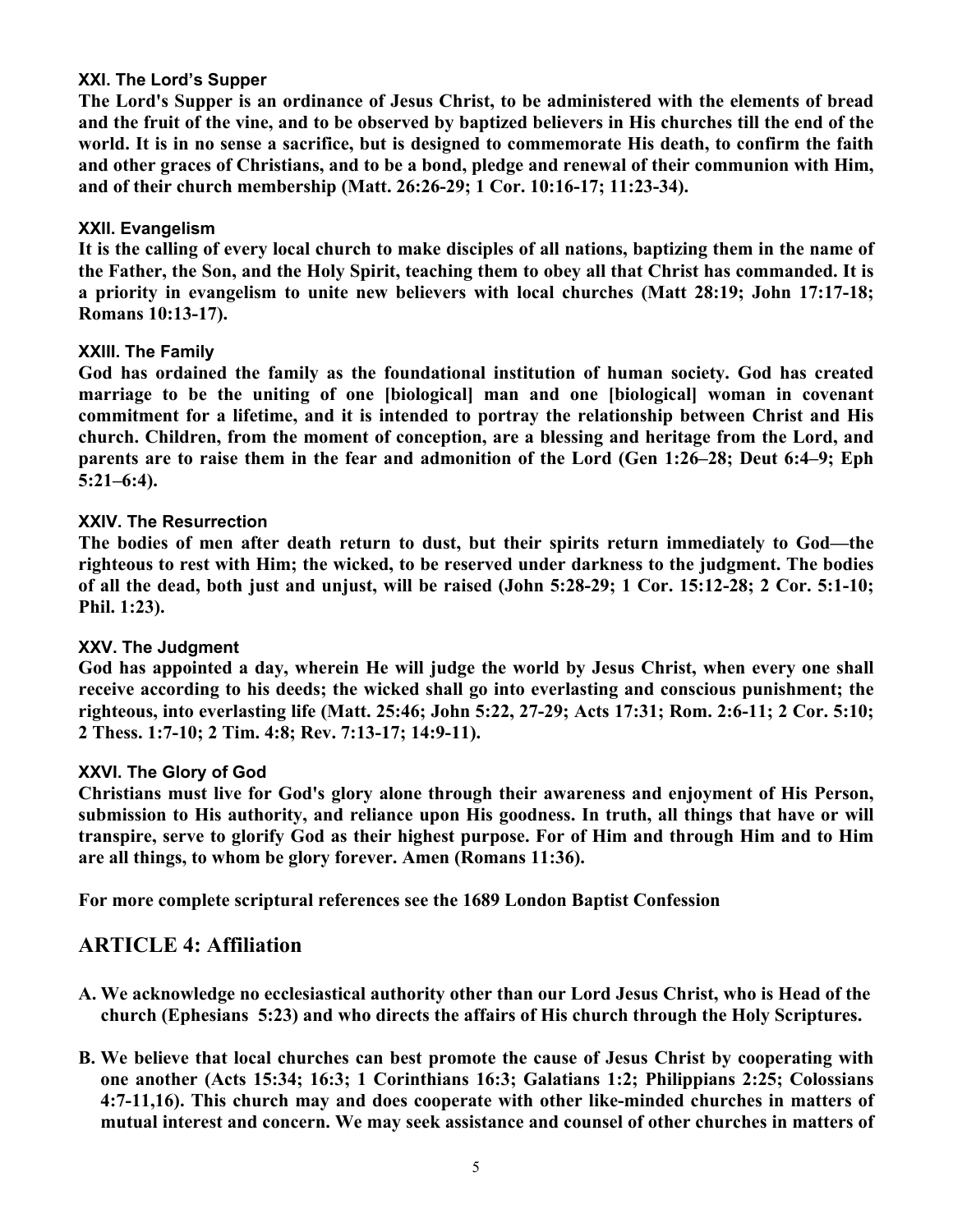**special concern to us, but the decision of no other church, group of churches or association shall at any time be acknowledged as binding on this church.**

**C. Cooperation with other like-minded churches may be pursued by formally joining a conference, association or fellowship. Such an organization must exist and function by the will of the churches involved. Any cooperative ties must be voluntary and may be terminated at any time. Such affiliations may be entered by unanimous vote of the Elders and affirmation from the congregation. Any meeting appointed for such an affirmation must be announced to the church on at least two consecutive Lord's Days previous to its being held. Withdrawal from such association may be effected by the same procedure. Delegates to such organizations shall be chosen by the Elders.**

# **ARTICLE 5: Our Covenant One to Another**

**By the grace of God we have been led to repent of our sin and believe in Jesus Christ as our Lord and Savior. We have confessed our faith and been baptized in the name of the Father, and of the Son, and of the Holy Spirit. Now, therefore, in the presence of God and by His grace, we joyfully and solemnly enter into a holy covenant with the members of Providence Baptist Church.**

**We engage, to walk together in Christian love through the power of the Holy Spirit.** 

**We will not forsake the assembling of ourselves together, but faithfully attend the church's Lord's Day meetings for worship, prayer, study, and fellowship. We will endeavor to have someone from our family present at the mid-week gathering. We will also use our spiritual gifts for the common good.** 

**We pledge to support the ordinances and doctrines of this church (as summarized in our Confession of Faith, Articles of Faith, & Constitution). We will submit to the church's discipline upon ourselves and lovingly assume our responsibility to participate in the discipline of other members, as taught in Scripture.**

**We will contribute cheerfully and regularly to this church for its general ministry and expenses, the relief of the poor, the cause of reformation and revival, and the spread of the Gospel throughout all nations.** 

**We will strive by God's grace and power to live as Christ in the world; and denying ungodliness and worldly lusts we will seek to fulfill our calling to lead a holy life and to be salt and light.** 

**We will be just and honest in our dealings and faithful in our responsibilities and commitments.** 

**We will abide by the standards of sexual purity, ethical integrity, and spiritual fidelity as taught in the Bible.** 

**We will reject all heretical beliefs and practices, using Scripture as our final authority.** 

**We purpose to watch over one another in brotherly love, to remember one another in prayer, to help one another in sickness and distress, and to cultivate Christian compassion and courtesy.** 

**Believing that the pursuit of peace with others and personal holiness accompanies true faith in Christ, we will be slow to take offense, always eager to seek the reconciliation Christ commands, and will work to preserve the unity of the Spirit in the bond of peace.**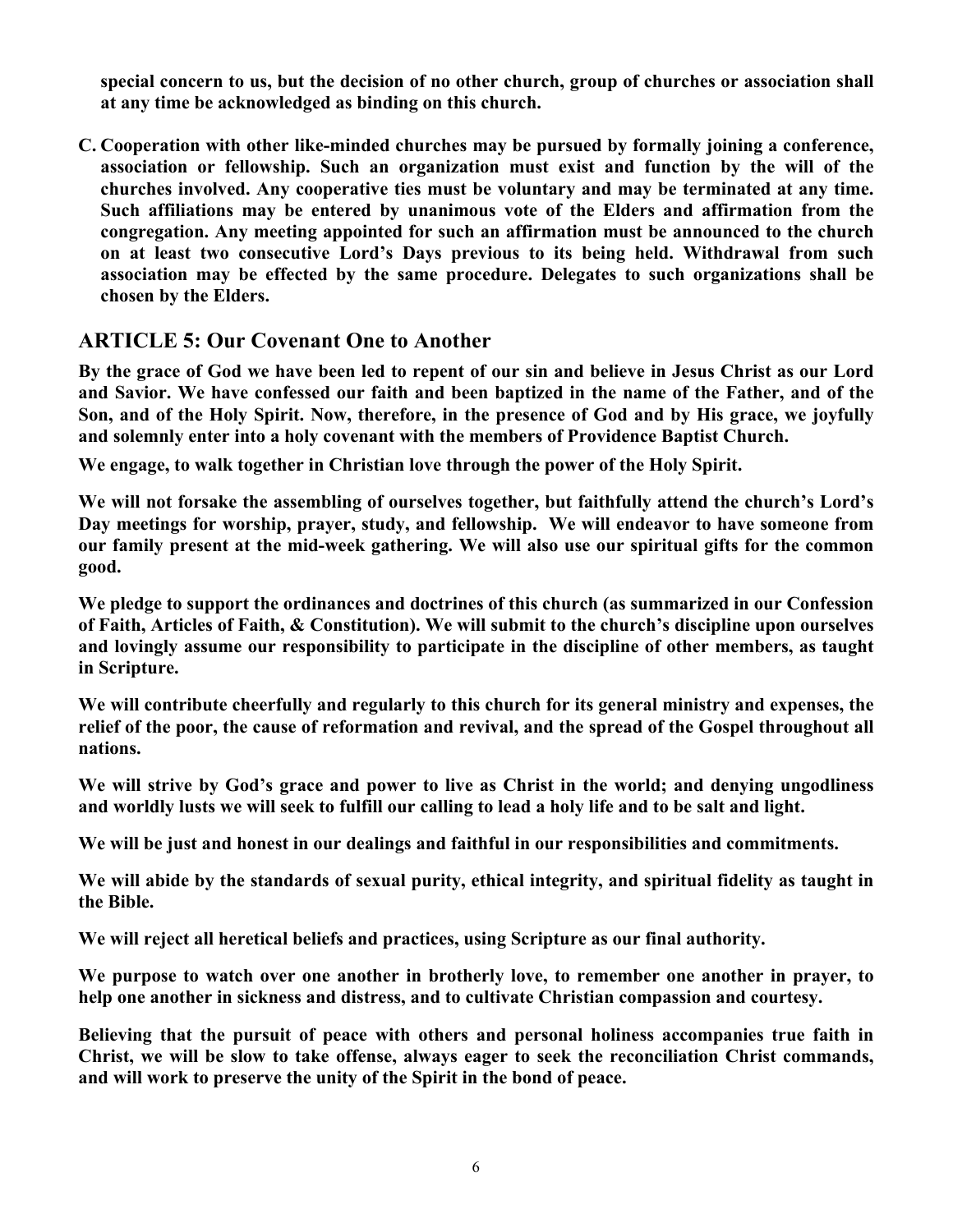**We resolve to practice personal and family worship, to train our children in the discipline and instruction of the Lord, and to seek the salvation of our family, friends, neighbors, co-workers, acquaintances, and of all the world.**

**We promise that when we leave this church we will diligently seek to unite with another church where we can continue to carry out the spirit and principles of God's Word.** 

# **ARTICLE 6: Conduct**

- **A. Means of Grace: All public and private means of grace, such as worshipfully observing the Lord's Day (Matthew 12:12, 28:10), regular attendance at the services of the church (Hebrews 10:25), daily reading of the Bible (Psalm 1:2), and private and family prayers shall be urged upon our members (Matthew 6:6).**
- **B. Government of the Home: The church expects its members to follow the Scriptures in home government (Ephesians 5:22-6:4). God requires that godliness in the home have a high priority in every life. The home holds a central attention in God's Word and is the object of frequent exhortation in the New Testament. Men are expected to rule their homes with gentleness but firmness. Women must be subject to their husbands in everything as unto the Lord. Parents should train up their children in the nurture and admonition of the Lord by holy example, biblical instruction, consistent education and firm discipline, including corporal punishment (Proverbs 13:24). Children must reverently obey their parents. These primary responsibilities, prayerfully executed, will honor the name of Christ in the community and strengthen the cause of Christ in generations to come.**
- **C. Missions and Evangelism: It is the duty of every Christian and of every church of Christ to seek to extend the gospel to the ends of the earth (Matthew 28:18-20; Acts 1:8). Missionary efforts are the natural consequences of regeneration (Psalm 51:10-14). It is the duty of every child of God to witness by life and word (Matthew 10:32-33). Personal efforts at witnessing for Christ are expected of every member. Beyond this, we are committed to common efforts for sending the gospel to the ends of the earth (see Article 12).**
- **D. Principles of Giving: We also assert our conviction that Christians are to contribute cheerfully, regularly, sacrificially, and without necessity to the support of the ministry, the expenses of the church, the relief of the poor, and the spread of the gospel through all nations (2 Corinthians 8 & 9, 1 Corinthians 16:2).**
- **E. Christian Liberty: We shall require of each other in our daily walk and conversation loyal obedience to those moral precepts established in the Word of God (Hebrews 10:24-25); however, where God has not prohibited certain practices in His Word, the Christian has liberty to participate in them. The following principles must always guide the Christian's exercise of liberty:**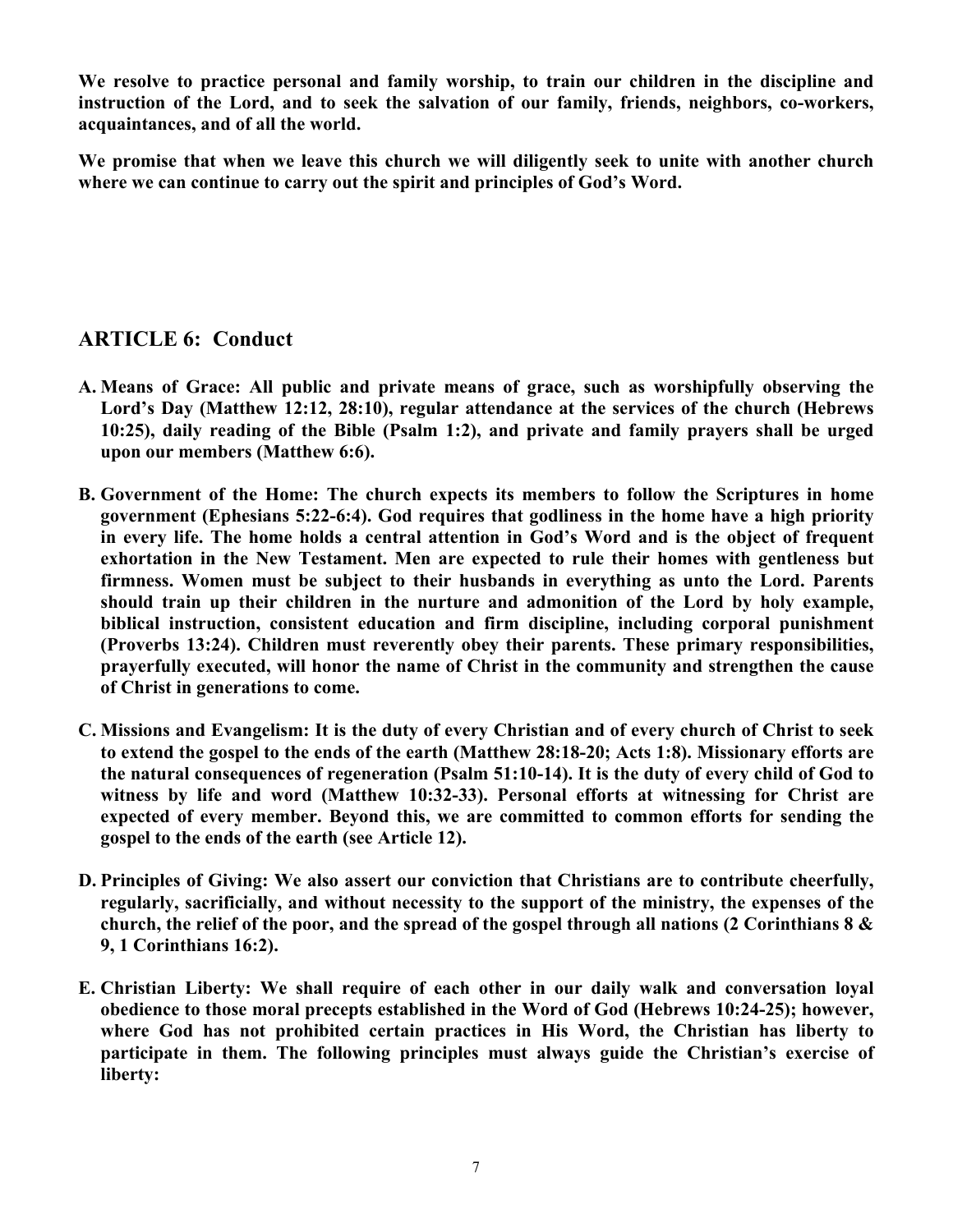- **1. Fear of God – As the servant of Christ, all action must be motivated by love to God, and all objects must be used for His glory. The term "liberty" is often used as a cloak of malicious self-indulgence, which is sin (1 Corinthians 10:31; 1 Timothy 4:4; 1 Peter 2:15-16).**
- **2. Love of Brethren – Though no man may dictate to the Christian's conscience, the welfare of fellow saints must always deeply affect his decisions. In a spirit of serving the brethren, he must do that which he judges will edify them and prevent their stumbling (Galatians 5:13; 1 Corinthians 8:9; 10:23; Romans 14:21-23).**
- **3. Compassion for the Unconverted – Use of liberty must always be regulated by its effect upon sinners, and behavior chosen which is likely to win some to Christ (1 Corinthians 9:19-22).**
- **4. Watchfulness over the Soul – Though free in conscience to use all of God's creation, carefulness in practice is demanded because of remaining lusts. Where the Christian judges himself weak, through lust, he must abstain in order to scripturally persevere (1 Corinthians 9:23-27).**
- **5. Desire to Excel – As we have been bidden to follow the example of the apostle Paul (1 Corinthians 4:16; 11:1; Philippians 3:17), we must strive to imitate him by throwing off those things that encumber us in the Christian race (1 Corinthians 9:24; Philippians 3:11-16), remembering that although something may be lawful, it may not be expedient (1 Corinthians 10:23).**
- **F. Support of the Church Leaders: It is the duty of every member to respect the God appointed leadership of the Elders of the church. The Elders may also biblically be referred to as pastors or overseers (Acts 20:28; Ephesians 4:11; 1 Timothy 3:1; 1 Peter 5:1-4). The duties of church members toward their elders are as follows:**
	- **1. To pray for them, that God would open a door of utterance to them, to unfold the mysteries of the gospel (Ephesians 6:19; Colossians 4:3; 2 Thessalonians 3:1).**
	- **2. To obey the Elders in the Lord, in whatever they admonish according to the Word of God (Hebrews 13:17-22; 3 John 3-4).**
	- **3. To follow their example, as far as warranted by the Word (1 Corinthians 4:16; 11:1; Philippians 3:17; Hebrews 13:7).**
	- **4. To stand by them, in all their trials and afflictions, and to defend them in all good causes, as far as each member is able. In 2 Timothy 1:15, those of Asia are blamed for turning away or not standing by the apostle Paul.**
	- **5. In the event of the necessity of exposing the infirmities of an officer, let it be done according to the principles of Matthew 18:15-20 and 1 Timothy 5:19-20, with soberness and charity for the sake of the gospel.**
	- **6. To support some of the Elders financially within the guidelines of 1 Corinthians 9:7-14, Galatians 6:6-8, and 1 Timothy 5:17.**

**ARTICLE 7: Corporate Membership**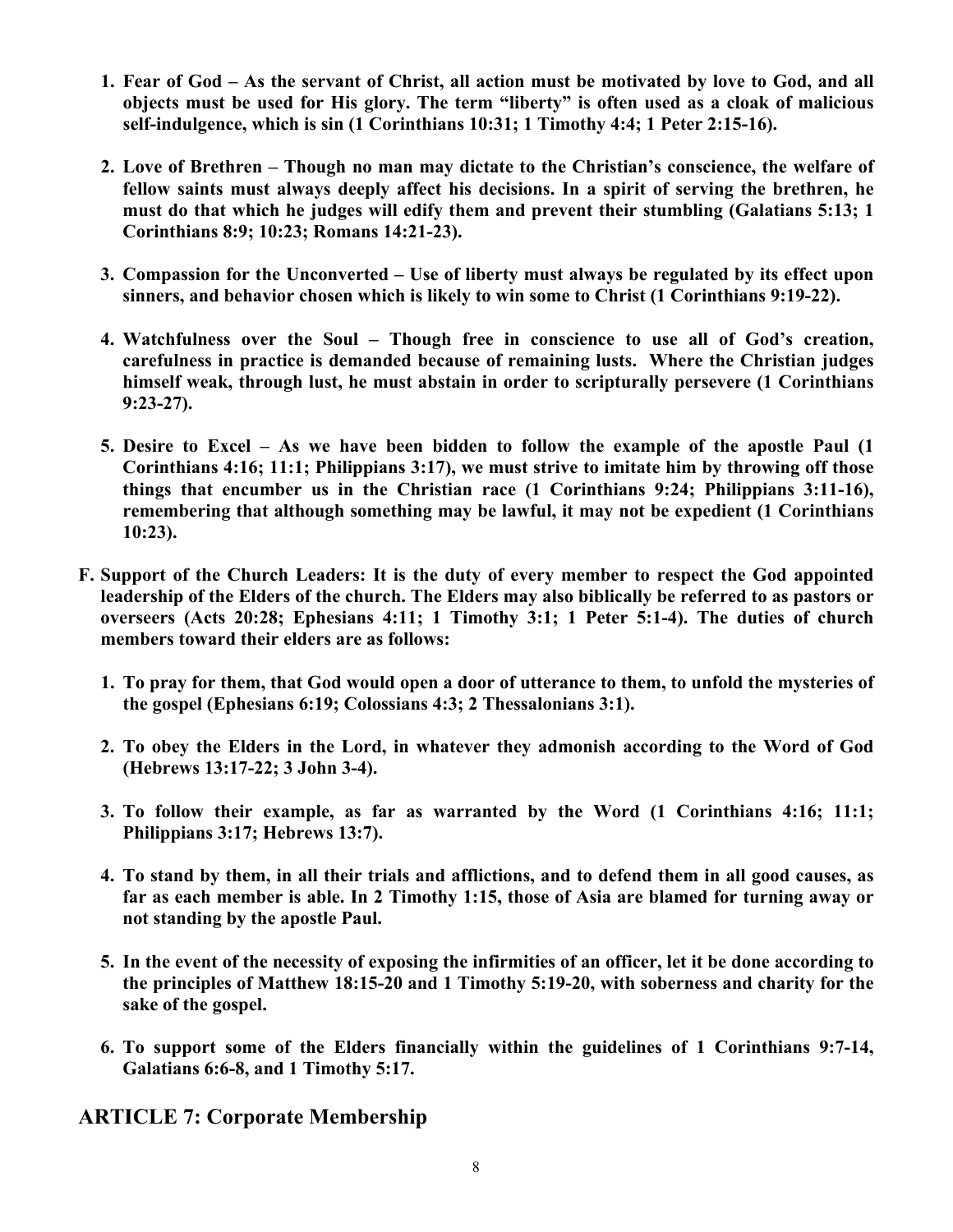- **A. Corporate Members: The Corporation shall have no members. Any action which would otherwise require approval by a majority of all members shall only require approval of the Elders. All rights which would otherwise vest in the members shall vest in the Elders.**
- **B. Members of the Church: Nothing contained in Section A of this Article shall be construed to limit the right of the Corporation to refer to persons associated with the Corporation as "members" even though such persons are not corporate members, and no such reference in or outside of this Constitution shall deem anyone a member in the corporate sense. The Corporation may confer by amendment of this Constitution some or all of the rights of a corporate member upon any person or persons who do not have the right to vote for the election of officers or on a disposition of substantially all of the assets of the Corporation or on a merger or on a dissolution or on changes to the Constitution, but no such person shall actually be a corporate member.**

# **ARTICLE 8: Church Membership**

**The New Testament illustrates and teaches that professing Christians are to be baptized and committed to a local church for worship, ministry, edification, discipline and evangelism. While we recognize that the true spiritual condition of an individual is infallibly known only to God, we also recognize that the New Testament places upon the local church and its leaders the responsibility of carefully guarding the admission and exclusion of its members. Therefore this church reserves the exclusive right to determine who shall be members and the conditions of such membership.** 

**A. Reasons for Membership** 

**The church is the local expression of Christ's body. The New Testament clearly demands an open, voluntary and enduring commitment to the Lord Jesus Christ, to His truth, and to His people. Such a commitment is seen biblically to involve membership in a local church for the following reasons:**

- **1. Fulfillment of Christ's Great Commission requires church membership. According to the Great Commission of Christ (Matthew 28:18-20), there is an inseparable connection between making disciples by baptizing them, and teaching them. The apostles implemented this commission by gathering baptized disciples** *(See section B – Qualifications for Membership)* **into local churches. It was therefore in local churches that baptized disciples** *(See section B – Qualifications for Membership)* **were taught all that Christ commanded (Acts 2:38-42; 1 Corinthians 4:17).**
- **2. Obedience to Christ's directive to observe the Lord's Supper requires church membership. Since all believing men and women are required by Christ to observe the Lord's Supper (Luke 22:19; 1 Corinthians 11:23-25), and since the Lord's Supper is clearly a local church ordinance (1 Corinthians 11:17,18,33,34), it follows that all Christians must belong to a local New Testament church in order to partake biblically. (See the Providence Baptist Church Elder's Perspective on Participation in the Lord's Supper)**
- **3. Keeping of the clear command to obey and submit to those who have rule over you with regards to spiritual matters (Hebrews 13:17), implies first that one must be in the proper relationship with such a ruler in order that he might be led. Since elders hold the only biblically appointed office with the authority to rule and lead in spiritual matters, and that**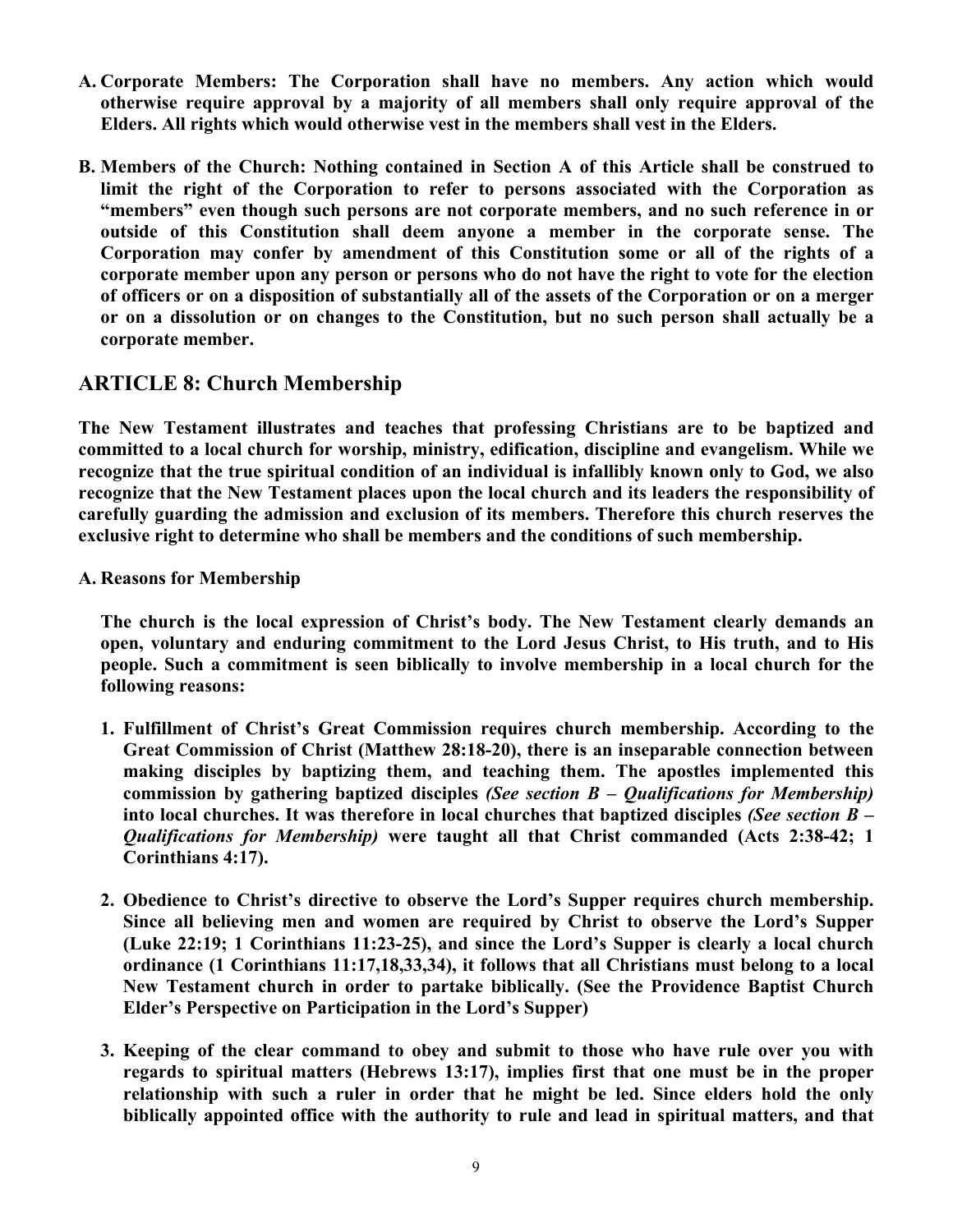**only in the local church context (1 Timothy 5:17), it necessarily follows that all Christians must belong to a local New Testament church in order to comply.**

- **4. Our Lord assumed that the disciplinary process as described in Matthew 18:15-20, would require the involvement of the church if the offending party remained unwilling to deal with his/her sin against another. Again, the clear implication is that one must necessarily belong to a church in order to carry out such a process.**
- **5. The New Testament presents the local church as a distinct group of individuals which could:**
	- **a. Be counted (Acts 2:41-42; 4:4).**
	- **b. Be added to (Acts 2:47; 5:14).**
	- **c. Be called upon to select leaders and representatives from among itself (Acts 6:1-6; 2 Corinthians 8:19,23; Acts 15:22).**
	- **d. Be officially gathered together (Acts 14:27; Acts 15:22).**
	- **e. Carry out church discipline (Matthew 18:15-20; 1 Corinthians 5:4,13; 2 Corinthians 2:6).**
	- **f. Observe the Lord's Supper as a wholly present corporate assembly (1 Corinthians 11:17- 20, 33-34).**
- **B. Qualifications for Membership**

**Any person who professes repentance toward God and faith toward the person and work of our Lord Jesus Christ (Mark 1:15; Acts 20:21), who has than been baptized by immersion as a believer, and who expresses a willingness to submit to the doctrines, aims, discipline, and government of this church, shall be eligible for membership (Acts 2:42; Ephesians 4:3-6; Philippians 2:1-2). Because of the New Testament emphasis upon regenerate church membership, we believe the following constitute the fruit of a true work of the Holy Spirit in regeneration:**

- 1. **Repentance toward God – repentance is a heart-felt sorrow for sin, a renouncing of it (a change of mind toward it), and a sincere commitment to forsake it and to walk in obedience to Christ (turning toward God) (Ezekiel 18:31; Hosea 14:2; Joel 2:12; Acts 3:19; 8:22; 17:30; 20:21).**
- 2**. Evidence of conversion – conversion is a turning from sin (the dominion of it) and a turning to God to walk in His way of holiness (Psalm 51:12; Matthew 18:3; Luke 22:32; Acts 3:19). Conversion is the result of biblical repentance (2 Corinthians 7:9-11).**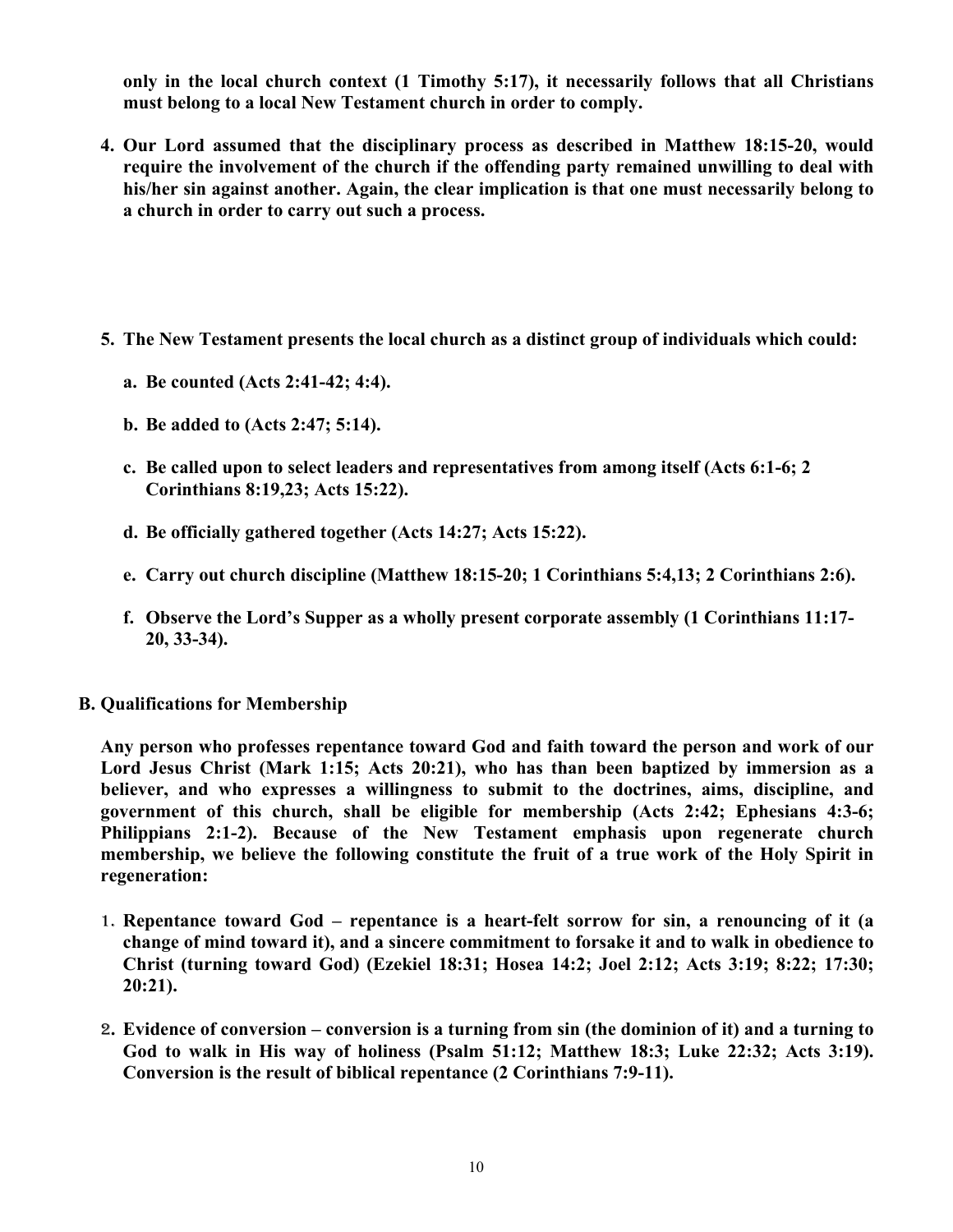3**. Faith in Jesus Christ as Lord – faith is totally relying upon the person and work of Jesus Christ for salvation. The evidence of this saving faith is a submissive spirit to live for Him by loving Him and keeping His commandments (John 14:15; Matthew 28:20; Acts 20:21).**

**It is understood that each individual will have studied the Confession and Constitution of this church for a conscientious commitment to each. Mastery of and full subscription to the church Confession and Constitution are not required for membership. Such requirement would violate the order of Matthew 28:19-20, which instructs us to make disciples by baptizing and then teaching the baptized disciple to observe all things Christ has commanded. However, it is expected that each individual should express a wholehearted commitment to the teaching of Scripture as expressed in the Confession (with Providence emendations), to support the ministry of this church (Hebrews 10:25-26; 1 John 1:3-7), to submit to the disciplines (both formative and corrective) of this church (Matthew 18:15-20; 1 Corinthians 15:1-13; 2 Corinthians 13:2,10; 1 Timothy 1:20; Titus 3:10-11), and to commit themselves to the expected conduct outlined in Articles 5 and 6.**

## **C. Reception into Membership**

**There is, therefore, clear biblical warrant for the existence and careful maintenance of local church membership involving formal, open, voluntary, and enduring commitment. This biblical warrant compels us to use great care in maintaining a biblically ordered church membership.** 

- **1. All requests for membership shall be made to one of the Elders. Upon such request, the person shall be given a petition for membership, along with a copy of the Articles of Faith, the 1689 London Confession (with Providence emendations) and a copy of this Constitution.**
- **2. The Elders will then schedule an interview with the petitioner/s following receipt of the completed petition. During the interview the Elders will seek to establish that the person has a credible testimony of faith in the Lord Jesus Christ and a wholehearted commitment to be subject to the doctrines, aims, discipline, and government of the church.**
- **3. If the Elders are confident that the petitioner meets the requirements for membership, he/she will be presented as a prospective member at the next Lord's Supper service. If there are no objections by the congregation during the following month, he/she will be received into the membership at the following Lord's Supper service. The congregation will signify agreement with a corporate "Amen" and the members will greet the new member/s with "the right hand of fellowship." If objections arise, the Elders will consider them and determine the prospective member's eligibility for membership.**
- **4. If the petitioner is a new convert, yet to be baptized by immersion, he/she must be baptized before being received into membership. New converts are not required to fully know or be able to articulate the church's faith, doctrine and/or practice, yet there must be a willingness to learn and to be in subjection to the teachings of the leadership of the church. To require more than this would be to contradict the order of our Lord's Great Commission (Matthew 28:19-20). It is also important to note that the early church did not require the new converts to wait during a season of proving before being added to the church (Acts 2:41). Section C, Parts 2 and 3 of this article will then be followed to receive the new convert into membership.**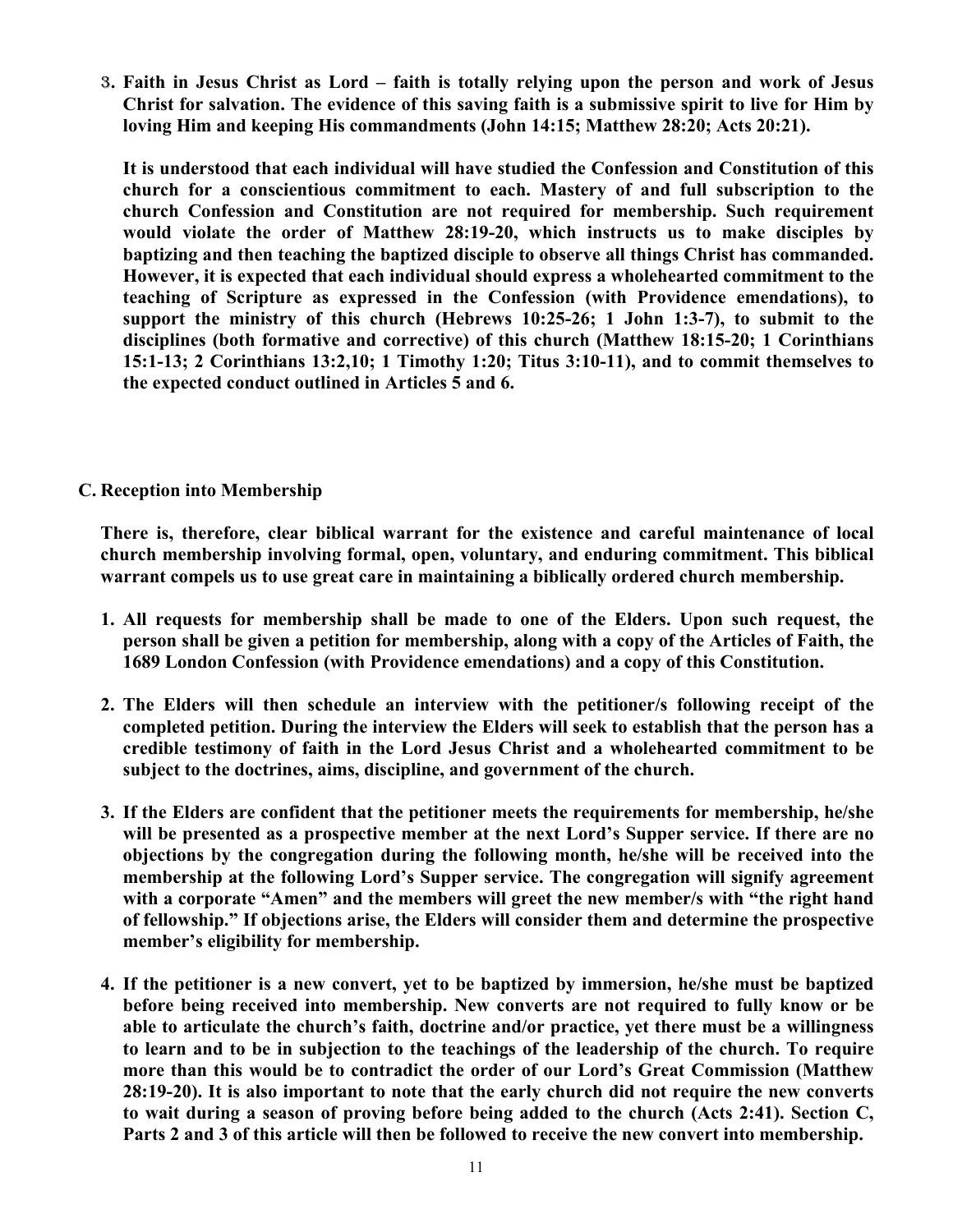- **5. Petitioners desiring to transfer their membership from another church will be required to provide information of their past church involvement. Upon receipt of a letter or letters of recommendation from most recent churches, acknowledging membership in good standing and no unresolved issues, the petitioner will be received into membership per Section C, Parts 2 and 3 of this article.**
- **6. If upon review of a petition for membership or after meeting with the prospective member, the Elders determine that the petitioner does not confess Jesus Christ as his/her Lord and Savior, or that there is a lack of evidence of a godly lifestyle, membership shall be denied or postponed until any objections are resolved. The decision made by the Elders shall be final and there shall be no appeal to any court of that decision.**

**D. Duties and Privileges of Membership**

**In accord with the duties enumerated in the Church Covenant, each member shall be privileged and expected to attend the worship services of the church, to attempt to have at least one family member in the mid-week prayer meeting, to participate in and contribute to the ministry and life of the church, consistent with God's leading and with the gifts, time and material resources each has received from God. Only those shall be entitled to serve in the ministries of the church who are members of this congregation; non-members may serve on an ad-hoc basis with the approval of the Elders.** 

**Membership in this church shall not vest in any member any proprietary rights in the Corporation.**

- **E. Termination of Membership**
	- **1. By Physical Death:**

**When a member of the church is removed from our midst by death, his/her name shall automatically be removed from the membership roll.**

- **2. By Transfer:**
	- **a. Because the New Testament norm for Christians is that they be members of true local churches of Christ, and because the spiritual health of believers is endangered when they are not thus committed to a church, any Christian who leaves the membership of this church should seek to do so by means of transfer to another true church of Christ. Therefore, if a church member in good standing whose conduct does not warrant discipline, desires to leave the membership of this church, he/she is strongly urged to leave in an orderly way by privately indicating that desire to the Elders along with his/her reasons for leaving.**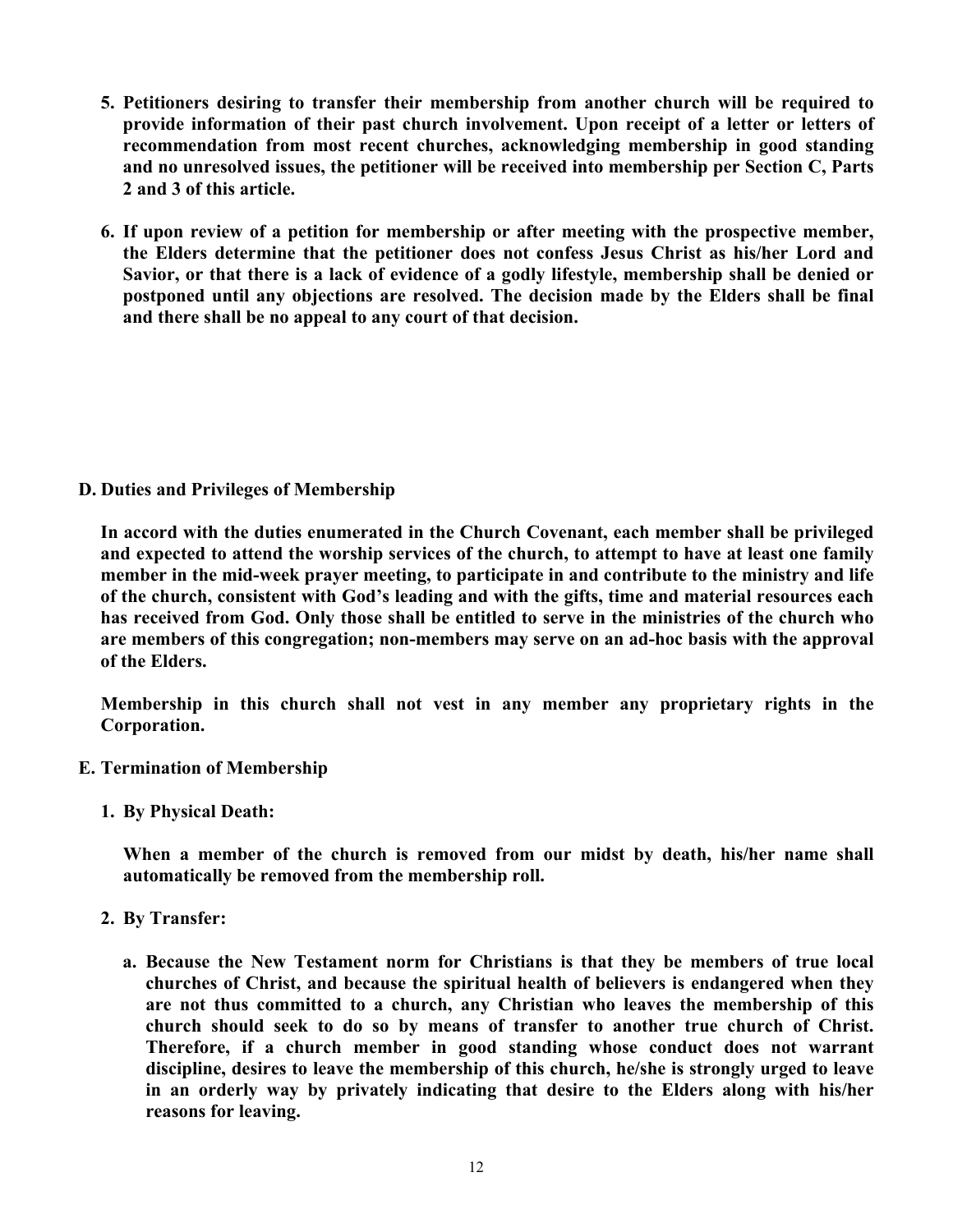- **b. When such a departing member has not yet chosen a suitable church to which he may transfer, the Elders may provide for a transitional period which will allow the departing member to decide where he/she wishes to be transferred. Such a transitional status will be allowed to continue as long as the departing member maintains regular contact with the Elders, does not unnecessarily prolong the transitional process, and does not engage in conduct requiring the exercise of church discipline.**
- **c. When it is so requested, the Elders may transfer a departing member in good standing to the fellowship of another church. A letter of transfer and/or a letter of recommendation of transfer will be sent to the church to which the member wishes to transfer. No such letter will be given on behalf of a member who is at the time under the discipline of this church. The Elders may refuse to grant a letter of transfer to any church considered disloyal to "the faith that was once for all delivered to the saints."**
- **3. By Dismissal:**
	- **a. Occasionally, a person's membership may need to be terminated under circumstances that make both transfer and discipline inappropriate. In such circumstances, a member may be dismissed.**
	- **b. While there is no explicit precedent for dismissal in the New Testament, it is required by biblical principles, including the voluntariness of local church membership (Acts 5:13; 9:26; 1 John 2:19) and the desire to maintain a regenerate church membership (2 Corinthians 13:5; Revelation 3:4).**
	- **c. Dismissal may be initiated either by a member making request to the Elders, or by the Elders themselves when circumstances are appropriate. In either case, the final decision regarding the action of dismissal will lie with the Elders. Church membership is a very serious matter. Members, therefore, shall be dismissed only after due inquiry and admonition by the Elders, whenever such contact is possible. Before any individual is dismissed, the church shall be informed of the intention of the Elders to dismiss the individual at a regular Lord's Supper service. During the month following the service the church may privately raise concerns with the Elders. After due consideration of such concerns, the Elders may proceed with dismissal. When possible, they shall send a letter to the dismissed individual informing him/her of his/her dismissal. The Elders shall subsequently communicate to the church that the person has been dismissed. If one who has been dismissed applies again for membership, the normal procedures shall be followed as set forth in Section C of this article.**
	- **d. Dismissal may be warranted when a member concludes that he/she is not truly saved, when a member willfully, without plausible reason or excuse, absents himself from the services of the church for a period of 6 months, or under other unique circumstances.**
- **4. By Church Discipline:see Article 9**

# **ARTICLE 9: Church Discipline**

**A. Formative Discipline**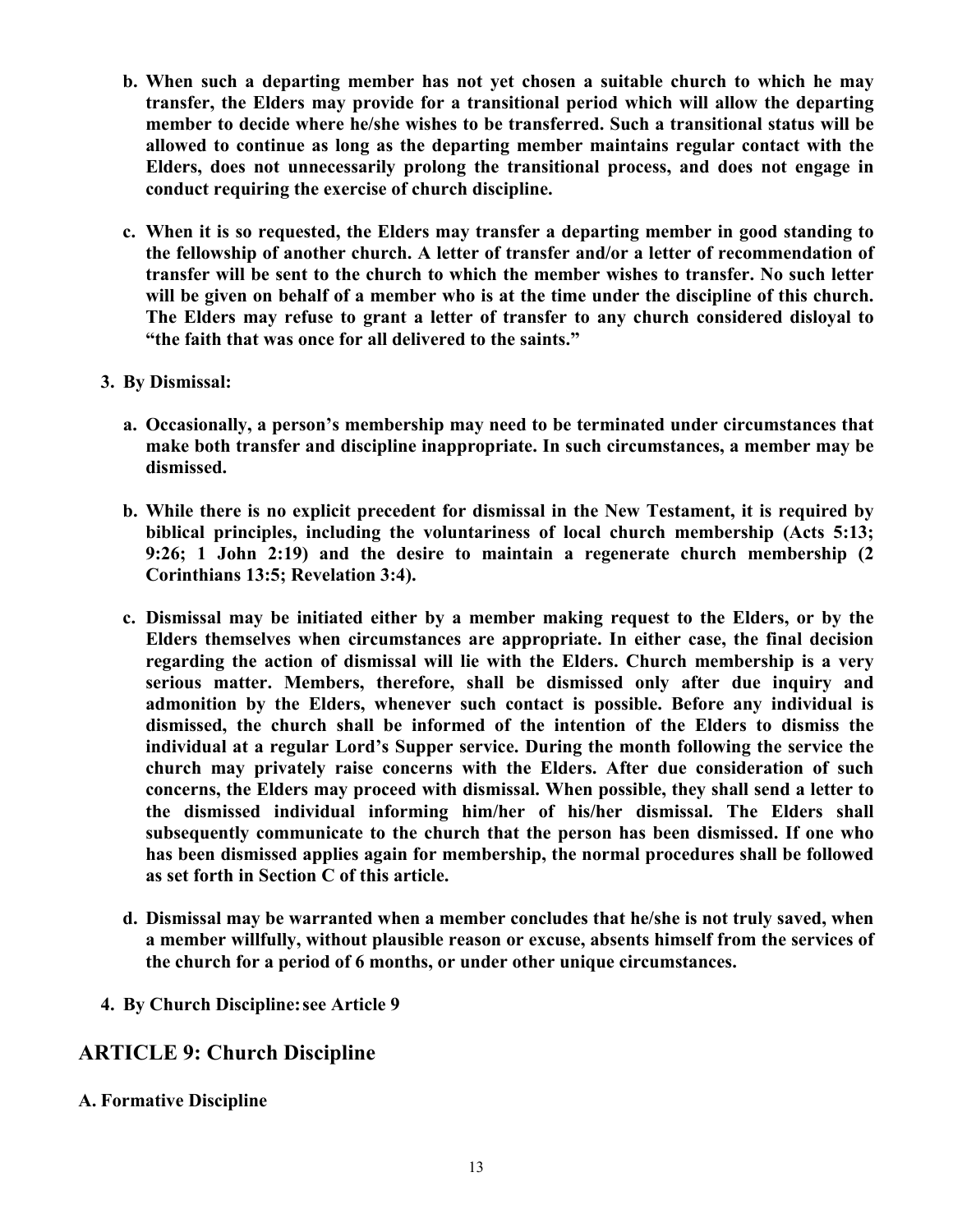**Formative discipline is primarily positive through the teaching of God's Word, the example of Christian living, and the mutual ministry of individual members of the body of Christ. It has as its objective the instruction of disciples, the transformation of their lives, and their edification in love (Ephesians 4:11-13; Romans 12:16; 1 Corinthians 12:4-27). Formative discipline has a sanctifying influence. Every member should be satisfied with his/her God-given ministry, and thus we shall all grow in grace and the knowledge of our Lord Jesus Christ (1 Peter 4:7-12). Formative discipline utilizes the talents of each church member, whether old or young, for the edification of all. Each who has been redeemed by Christ should live for him and His church and not for him/herself (1 Corinthians 8:6; 2 Corinthians 5:15).**

**As members of this church we recognize our obligation to honor, serve, worship, praise, and glorify the Lord Jesus Christ in all that we say and do (1 Corinthians 10:31). Jesus Christ is the head of the church and, therefore, its Lord and Lawgiver (Ephesians 1:22; Isaiah 33:22); and those who truly love him will endeavor to keep His commandments (John 14:15). In His Holy Word our Lord has entreated believers to perform certain duties one toward another. Some of these duties are:**

- **1. To love one another without offense or hypocrisy (John 13:34-35; Romans 12:9-10; 13:8-10).**
- **2. To labor to keep the unity of the Spirit in the bond of peace (Ephesians 4:3).**
- **3. To endeavor for the edification and spiritual benefit of the whole body, that they all may grow up to be a holy temple in and for the Lord (1 Corinthians 14:12,26; Ephesians 2:21-22; 4:12,29).**
- **4. To look out for the best interests of others (Philippians 2:3-4).**
- **5. To pray with and for one another (James 5:16).**
- **6. Not to neglect the assembling of ourselves together for the celebrating of divine worship, and thus promote one another's spiritual benefit (Hebrews 10:25; Acts 2:42).**
- **7. To unanimously contend for the faith and truth once for all delivered to the saints, in its purity, according to the holy Scriptures (Psalm 93:5; Zechariah 14:2; 1 Corinthians 14:33-40; 11:2; Jude 3).**
- **8. In the case of doctrinal difference or unresolved disagreements in the church, it is the responsibility of the member to seek counsel and advice from the Elders before leaving the church in a disorderly manner. Such issues may be resolved because of misunderstandings and such disorderly leaving creates more misunderstandings.**

**The above duties, when faithfully performed by all, will have a positive, formative effect upon the whole assembly and will be attended by the blessing of our Lord and Savior Jesus Christ.**

### **B. Corrective Discipline**

**1. The threefold purpose of corrective church discipline is to glorify God by maintaining the welfare of and purity in the local church (1 Corinthians 5:6), to edify believers by deterring sin (1 Timothy 5:20), and to promote the restoration and spiritual welfare of the offending**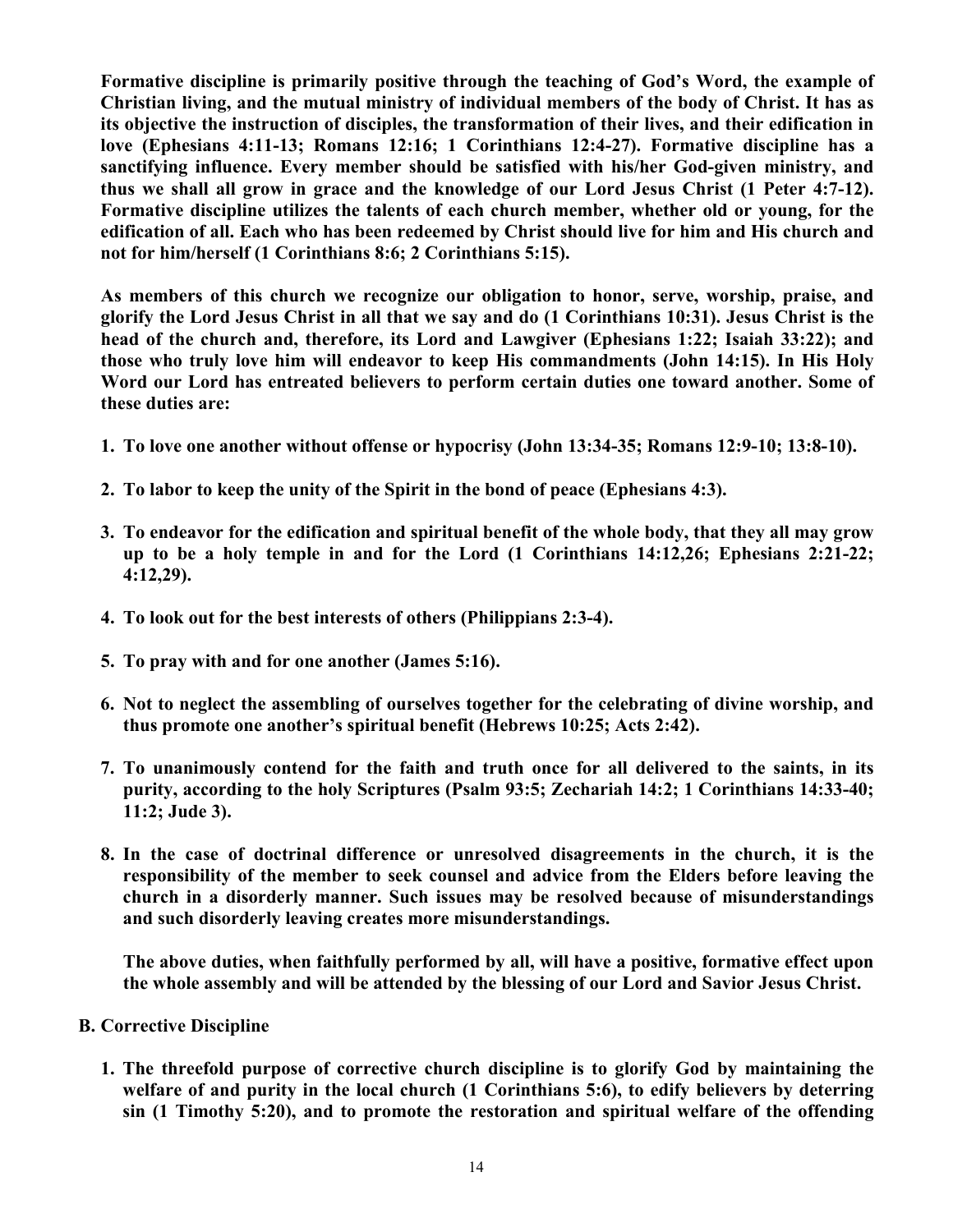**believer by calling him or her to return to a biblical standard of doctrine and conduct (1 Corinthians 5:5; 2 Corinthians 2:5-8; Galatians 6:1).** 

- **2. Members of this church and all other professing Christians who regularly attend or fellowship with this church who err in doctrine, or who engage in conduct that violates Scripture as determined by the Elders shall be subject to church discipline, including dismissal according to Matthew 18:15-20 and various other passages in Scripture noted below.**
- **3. According to the teaching of Scripture, a church must cut off from its fellowship and visible membership any person who insists on holding to false or heretical doctrine; or who persistently conducts him/herself in a disorderly manner inconsistent with his/her Christian profession; or who persists in disturbing the unity of peace of the church; or who habitually absents him/herself from the meetings of this church without just cause (Romans 16:17-18; Titus 3:10-11; Matthew 18:15ff; 1 Corinthians 5:1ff; 2 Thessalonians 3:6; Hebrews 10:23-25).**
- **4. As a general rule and whenever feasible, an effort must be made to resolve difficulty, correct error, and remove offense through counsel and admonition before more drastic steps are taken (Galatians 6:1; James 5:19-20). The principles given to us in Matthew 18:15-20, Romans 16:17-20, 1 Corinthians 5:1-13, 2 Thessalonians 3:6-15, 1 Timothy 5:19-20, and Titus 3:10 must be carefully followed and applied to each and every case of discipline as appropriate. In some cases public admonition and/or public repentance may be warranted (Matthew 18:17; 1 Timothy 5:20). In the most extreme cases, excommunication from the membership of the church may be necessary (Matthew 18:17; Romans 16:27-20; 1 Corinthians 15:1-13; 1 Timothy 1:20; Titus 3:10). All the members of the church are obliged to submit to and enforce as appropriate the decision of the church (2 Corinthians 2:6) in acts of discipline.**
- **5. Since the church is a spiritual and religious institution, the punishments inflicted by the church in discipline (2 Corinthians 2:6) are also spiritual. They include public verbal reproof (Matthew 18:17; 1 Timothy 5:20), social avoidance (Matthew 18:17; Acts 10:28; 11:3; Romans 16:17; 1 Corinthians 5:9; Galatians 2:12; 2 Thessalonians 3:6,14; 2 John 10), suspension from the Lord's Supper (1 Corinthians 5:11), and removal from the membership of the church (Matthew 18:17; 1 Corinthians 5:13). They are intended to effect repentance through a sense of sorrow and shame (2 Corinthians 2:7; 2 Thessalonians 3:14). The church has no right to inflict corporal punishment of any kind, though a member guilty of civil or criminal actions may be delivered to the civil authorities according to the rule of Scripture (Romans 13:1-7; 1 Peter 2:13-14).**
- **6. Since one purpose of church discipline is to restore a fallen brother or sister, it is the duty of the church to forgive and to restore to full membership a disciplined member who gives satisfactory evidence of his/her repentance (2 Corinthians 2:6-8).**
- **7. The members of this church, and all other professing Christians who regularly attend or fellowship with this church, agree that there shall be no appeal to any court because of the dismissal or because of public statements to the congregation during church discipline. Members who are under discipline by the church, as defined above, forfeit and waive the right to resign from this church. Resignations from membership are possible only by members who are in good standing and who are not under disciplinary action.**

# **ARTICLE 10: Meetings**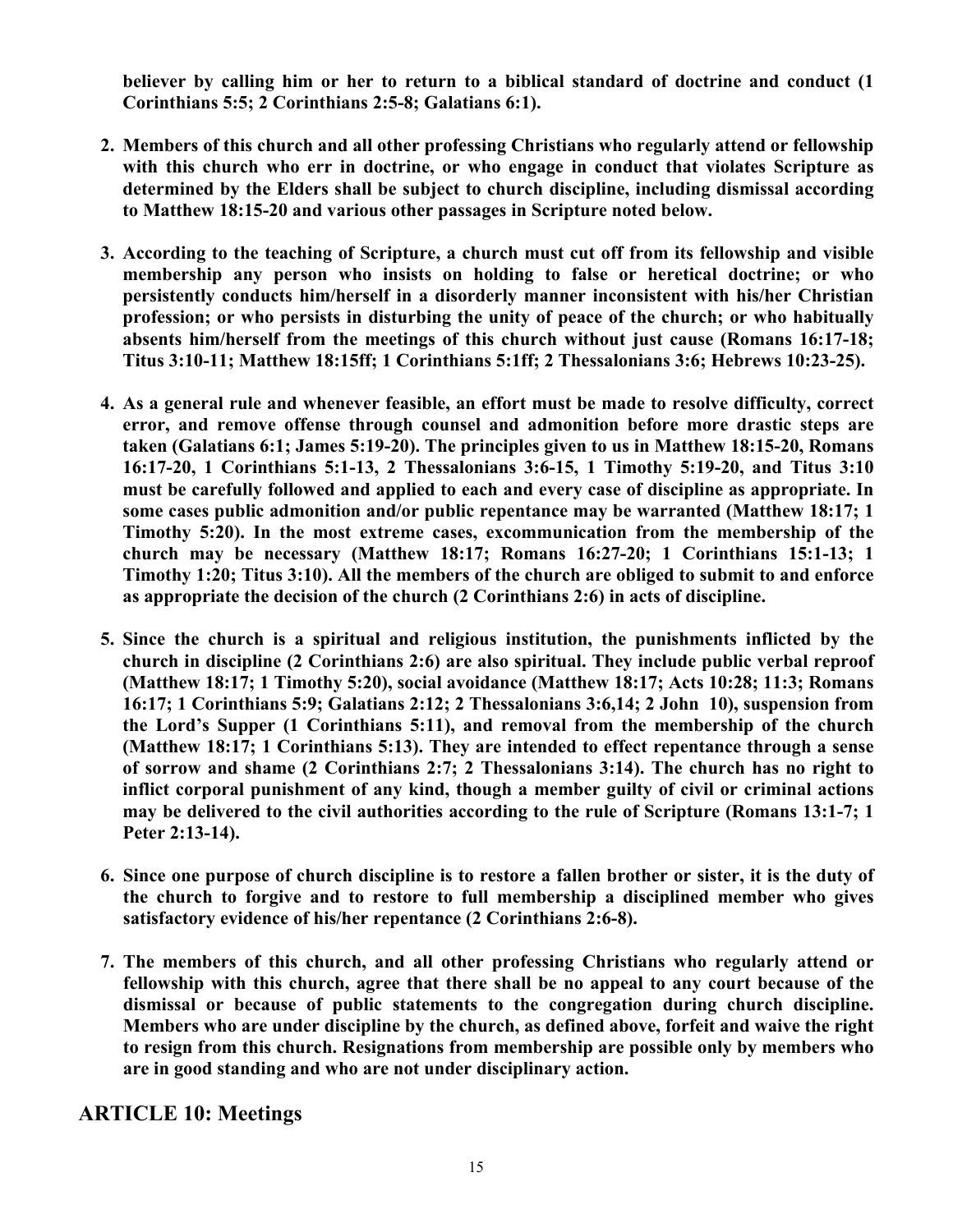- **A. Worship Meetings: Worship services shall be held each Lord's Day, and may be held throughout the week as the church determines.**
- **B. Prayer Meetings: A corporate prayer meeting shall be held each week. Every member family is asked to attempt to have at least one family member present.**
- **C. Members' Meetings:**
	- **1. In every meeting together, members shall act in that spirit of mutual trust, openness, and loving consideration which is appropriate within the body of our Lord Jesus Christ.**
	- **2. A regular Annual Meeting of the church members shall be held at the church in January of each year. At such meeting, the members shall consider reports of the fiscal affairs of the church, and transact such other business as the Elders determine shall be brought before the meeting. An Elder designated by the Elders shall preside at all members' meetings and the Elders shall see that the stated meetings of the church are regularly held and that required reports are submitted to the church by the responsible members.**
	- **3. A regular Annual Budget Proposal Meeting shall be held at the church, no earlier than the first week of October nor later than the first week of December to affirm the budget for the fiscal year beginning January 1.**
	- **4. Special members' meetings may be called as required by the Elders.**
- **D. Notice of Meetings:**

**Notice of regular meetings shall be given from the pulpit and included in the church bulletin for two successive Sundays prior to the meeting. Notice of date, time, and purpose of any special meeting shall be announced at all public services and included in the church bulletin at least one week prior to the meeting. Under extraordinary circumstances the Elders may call a special meeting at any time without notification.**

- **E. At all members' meetings, whether regular or special, the members present shall constitute a quorum for the transaction of business.**
- **F. Those admitted to church membership do not constitute a legislative body, nor do they constitute members of the Corporation, and they cannot vote, pass resolutions binding upon the Corporation, nor shall they have any equity in the real property of the Corporation, or rights to vote on its disposal. Said property of the Corporation is dedicated to religious and charitable purposes as outlined in the Articles of Incorporation.**

# **ARTICLE 11: Ordinances**

**A. General Statement: There are two ordinances of special significance which our Lord has commanded us to observe, namely Baptism (Matthew 28:19) and the Lord's Supper (1 Corinthians 11:24-25). Neither of them has saving merit (Titus 3:5), nor is any grace imparted to the recipient through the water of Baptism or the bread and cup of the Supper. These ordinances are powerful aids to the faith of believers who participate in them.**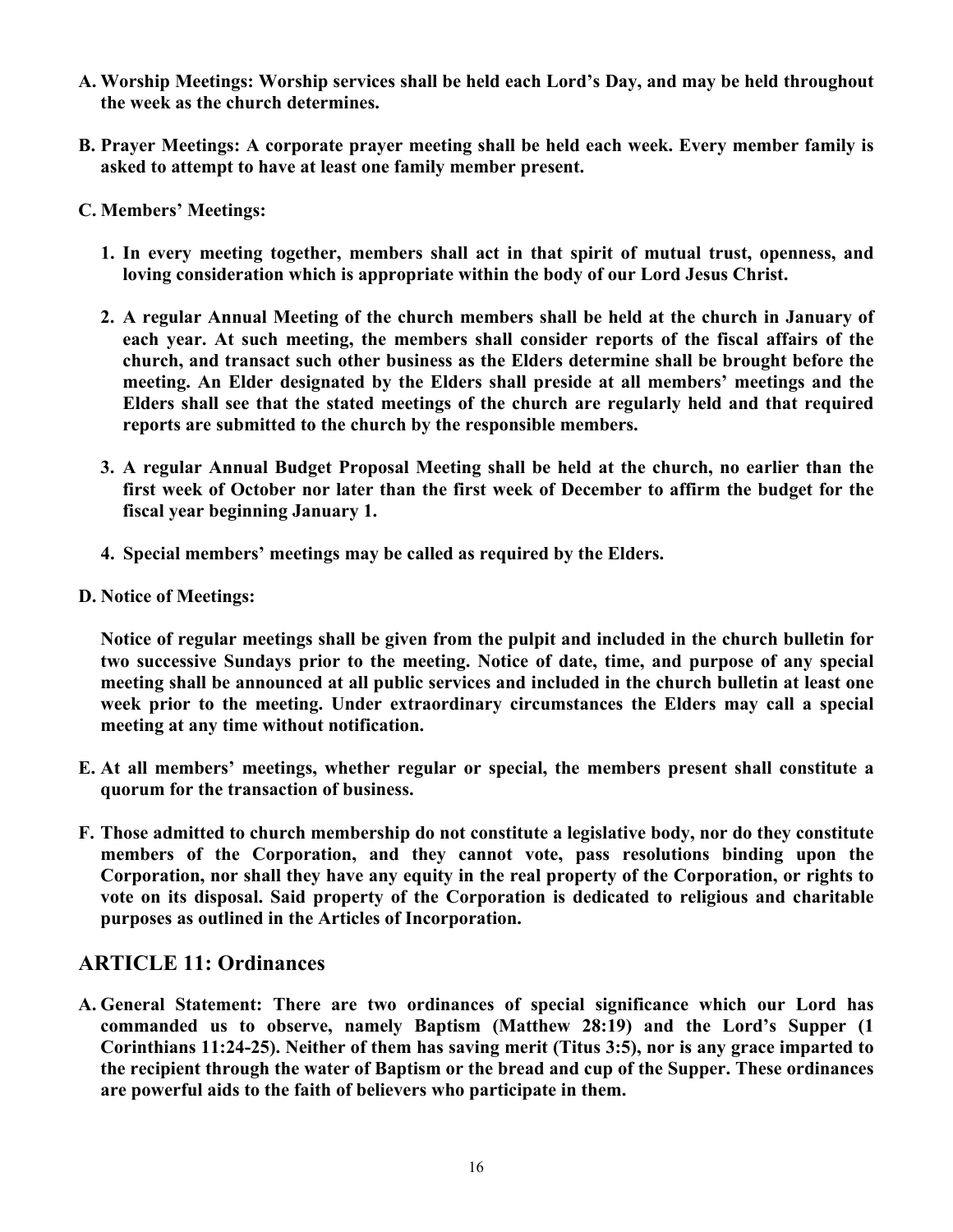- **B. Baptism: Only confessed disciples of our Lord Jesus Christ are proper candidates for Baptism, and all such persons should be baptized (Acts 2:38). Believing that Baptism is the God-ordained door of entrance into the visible community of the people of God (Acts 2:41), we shall receive into membership of this church only those who have been baptized by immersion and into the name of the Father and of the Son and of the Holy Spirit (Matthew 28:19).**
- **C. Lord's Supper: Whereas Baptism is to be observed only once by each believer, the Lord's Supper should be celebrated frequently by the assembled church (1 Corinthians 11:26). While this is a most holy ordinance and should be observed with solemnity, dignity, and joy, the bread and the cup of the Supper are and remain only symbols of the broken body and the shed blood of our Lord Jesus Christ.**

# **ARTICLE 12: Missions**

**According to the commission given by our Lord (Matthew 28:18-20), this church will strive to advance the Kingdom of Christ through a missions program that will focus on sending missionaries as the Lord gives us opportunity. We will pray that the Lord of the harvest (Luke 10:2) will raise up those among us who will go forth into His harvest. This church does and shall attempt to nurture and maintain fellowship among likeminded churches for cooperative missionary endeavors and may find opportunity to support missionaries from sister churches. We believe it to be our responsibility to go and teach all nations or offer our support to those likeminded brethren who are going. This support must consist of much prayer, financial support, and personal involvement and encouragement when opportunity allows. The following is a list of priorities describing the missions program of this church:**

- **A. We shall seek to support those who are likeminded doctrinally (Amos 3:3).**
- **B. The importance of the local church and church planting or reformation must be central to the missionary endeavors of this church (Acts 14:23; 15:41).**
- **C. In an attempt to help bring to pass the prophetic vision of Revelation 7:9, we shall seek to send the gospel forth to all nations, tribes, peoples, and tongues (Matthew 24:14). We shall attempt especially to support the spread of the gospel among the unreached people groups of the world.**
- **D. We will strive to be very involved in the lives and ministries of those we support financially. (Philippians 1:5; 2:25-30; 4:14-16). Regular reporting, corporate and private prayer as well as personal visitation when possible shall be the aim of this church.**
- **E. Though foreign missionaries may be very beneficial and in some cases absolutely necessary, especially where there is no gospel witness, our missions program will promote the principle that nationals need to be trained to go among their own people. This principle falls out directly from the commission of our Lord (Matthew 28:18-20).**
- **F. We shall seek to support those missionaries that we believe will tend to promote the faith, unity, burden, zeal, and vision of this church.**
- **G. Missionary support shall be initiated or terminated as the Elders deem so.**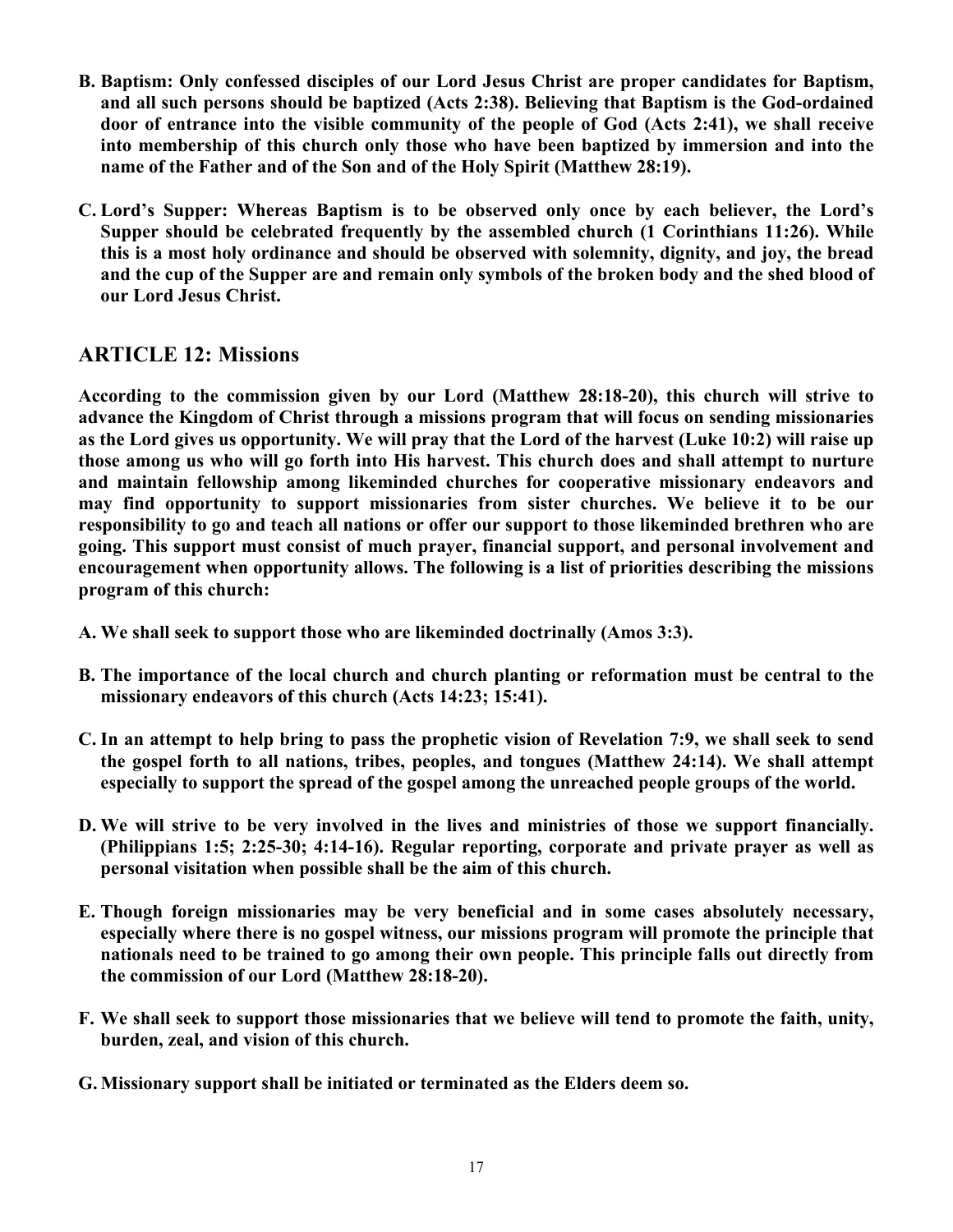# **ARTICLE 13: Church Officers**

**A. General Statement: Jesus Christ alone is Head of the church (Colossians 1:18). He governs His church through office-bearers whom He appoints and who are endowed by His Spirit with the gifts and graces needed to accomplish their work. Office-bearers in the church are of two kinds: elders (also called pastors and overseers) and deacons (Philippians 1:1, 1 Timothy 3:1-13). It is the duty of the Elders to seek and discover among the members of the church those to whom Christ the Lord has imparted the necessary gifts and qualifications for office-bearing. It is also the duty of those whom God has called and gifted to make their desire known to the Elders.**

**In addition, our church recognizes the administrative positions under this Constitution of Church Clerk and Treasurer. All officers, with the exception noted in Section B, Point 5 of this article, must be members of this church prior to assuming their responsibilities.**

### **B. Elders**

**1. Plurality and Parity**

**Whereas a new or small congregation may actually be without an elder (Acts 16:40) or may only have a single individual with the gifts requisite to his being recognized as an elder, the Scriptures indicate that normally there should be a plurality of elders in the local church (Acts 20:17; Philippians 1:1; James 5:14). These men are called overseers because they have oversight of the assembly (Acts 20:28; Hebrews 13:17; 1 Peter 5:2). They are called the "pastor-teachers" given to the church "for the equipping of the saints for the work of ministry for the edifying of the body of Christ" (Ephesians 4:11-12; Acts 20:28). There is parity among the Elders, each bearing authority in the deliberations and decisions made by the Elders. Though the Elders shall be equal in authority they may be specialized in function as it is recognized that God gifts and burdens each man in different ways and measures. The plurality and parity of the Elders guard the flock from the weakness of rule by one man and use the collective wisdom of several godly men to lead the flock of God.**

**2. Qualifications**

**The following is a list of the biblical qualifications, derived primarily from 1 Timothy 3:1-7 and Titus 1:5-9, that an elder must possess. No elder will be a perfect man, but if he is clearly and persistently lacking in any of these qualities, he cannot serve in the church as an elder.**

- **a. Blameless as a steward of God; above reproach (1 Timothy 3:2; Titus 1:6-7).**
- **b. Husband of one wife; a one-woman man (1 Timothy 3:2; Titus 1:6).**
- **c. Temperate (1 Timothy 3:2).**
- **d. Sober, vigilant (1 Timothy 3:2; Titus 1:8).**
- **e. Of good behavior; orderly; respectable (1 Timothy 3:2).**
- **f. Given to hospitality (1 Timothy 3:2; Titus 1:8).**
- **g. A lover of good men and good things (Titus 1:8).**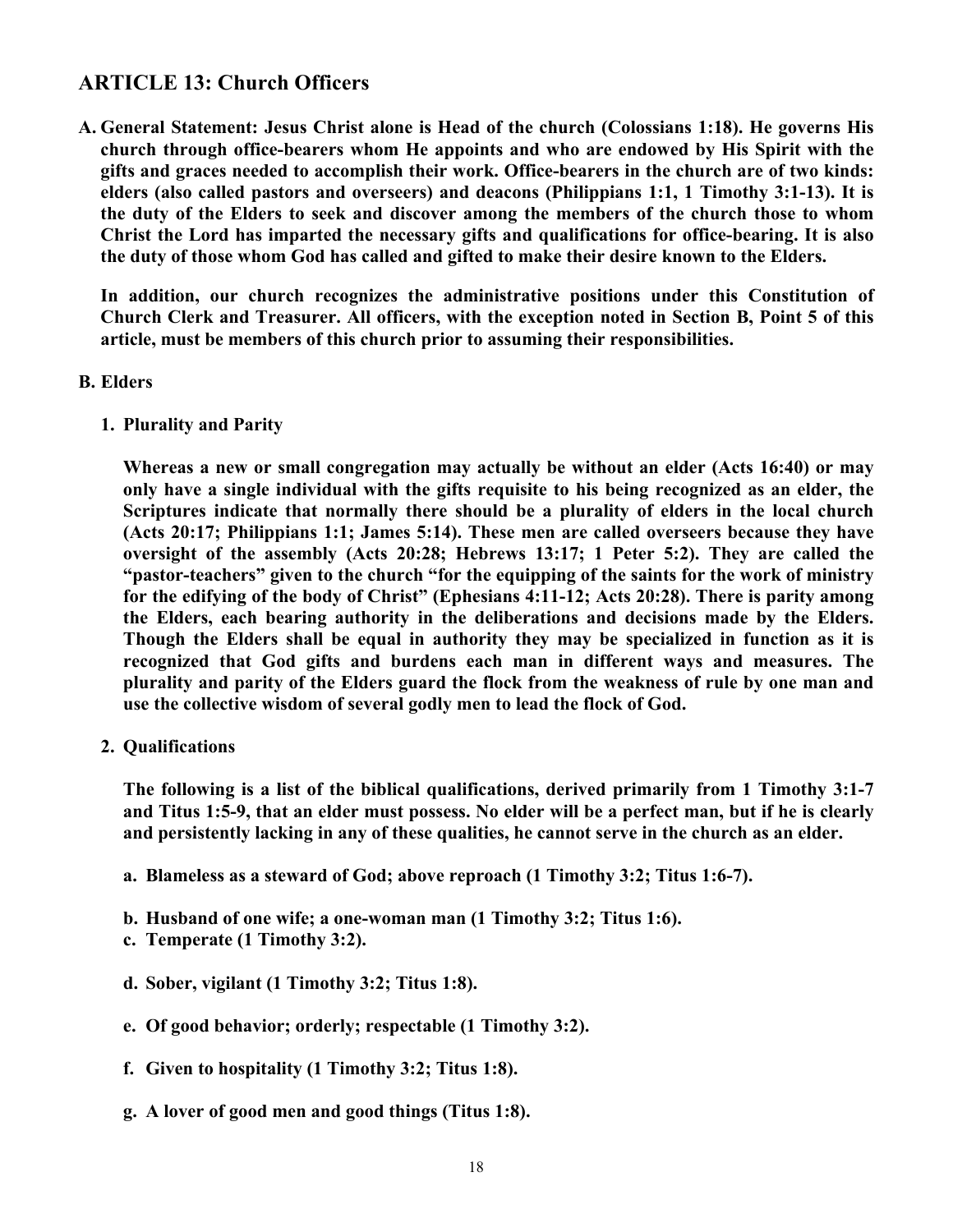- **h. Apt and able to teach; he can exhort believers and refute false teaching (1 Timothy 3:2; Titus 1:9).**
- **i. Not addicted to wine (1 Timothy 3:3; Titus 1:7).**
- **j. Not violent; not pugnacious (1 Timothy 3:3; Titus 1:7).**
- **k. Patient, moderate, forbearing, gentle (1 Timothy 3:3; 2 Timothy 2:24).**
- **l. Not soon angry or quick-tempered (1 Timothy 3:3; Titus 1:7).**
- **m.Not a brawler; not contentious; not quarrelsome (1 Timothy 3:3; 2 Timothy 2:24-26; James 3:13-18).**
- **n. Just, fair (Titus 1:8).**
- **o. Holy, devout (Titus 1:8).**
- **p. Self-controlled; self-disciplined (Titus 1:8).**
- **q. Not covetous; not a lover of money; not greedy of base gain; good steward of all God gives (1 Timothy 3:3; Titus 1:7).**
- **r. Rules his own house well (1 Timothy 3:4; Titus 1:6).**
- **s. Having his children in submission with all reverence; having obedient, respectful, faithful children (1 Timothy 3:4-5; Titus 1:6).**
- **t. Not a novice; not a new or immature believer (1 Timothy 3:6).**
- **u. Has a good reputation or testimony with those outside the church (1 Timothy 3:7).**
- **v. Must serve, not by compulsion, but willingly. . .eagerly; must desire to serve (1 Peter 5:2; 1 Timothy 3:1).**
- **w. Not self-willed; not anxious to control others or have his own way (Titus 1:7; 1 Peter 5:3).**
- **x. An example to the flock (1 Peter 5:3; Titus 2:7).**

**The recognition of these qualifications by both the Elders and the congregation will help prevent the infiltration of hirelings who forsake the flock and wolves who enter in to destroy the flock (John 10:12-13; Acts 20:28-30). Any man called to the Eldership must be able conscientiously to affirm his agreement with and support of the Confession and Constitution of this church.** 

**Should he at any time move from his positions, he is under the spiritual and moral obligation to make this fact known to the Elders. In the event of irreconcilable differences he may be required to step down from his office and/or leave the membership of the church.**

**3. Duties**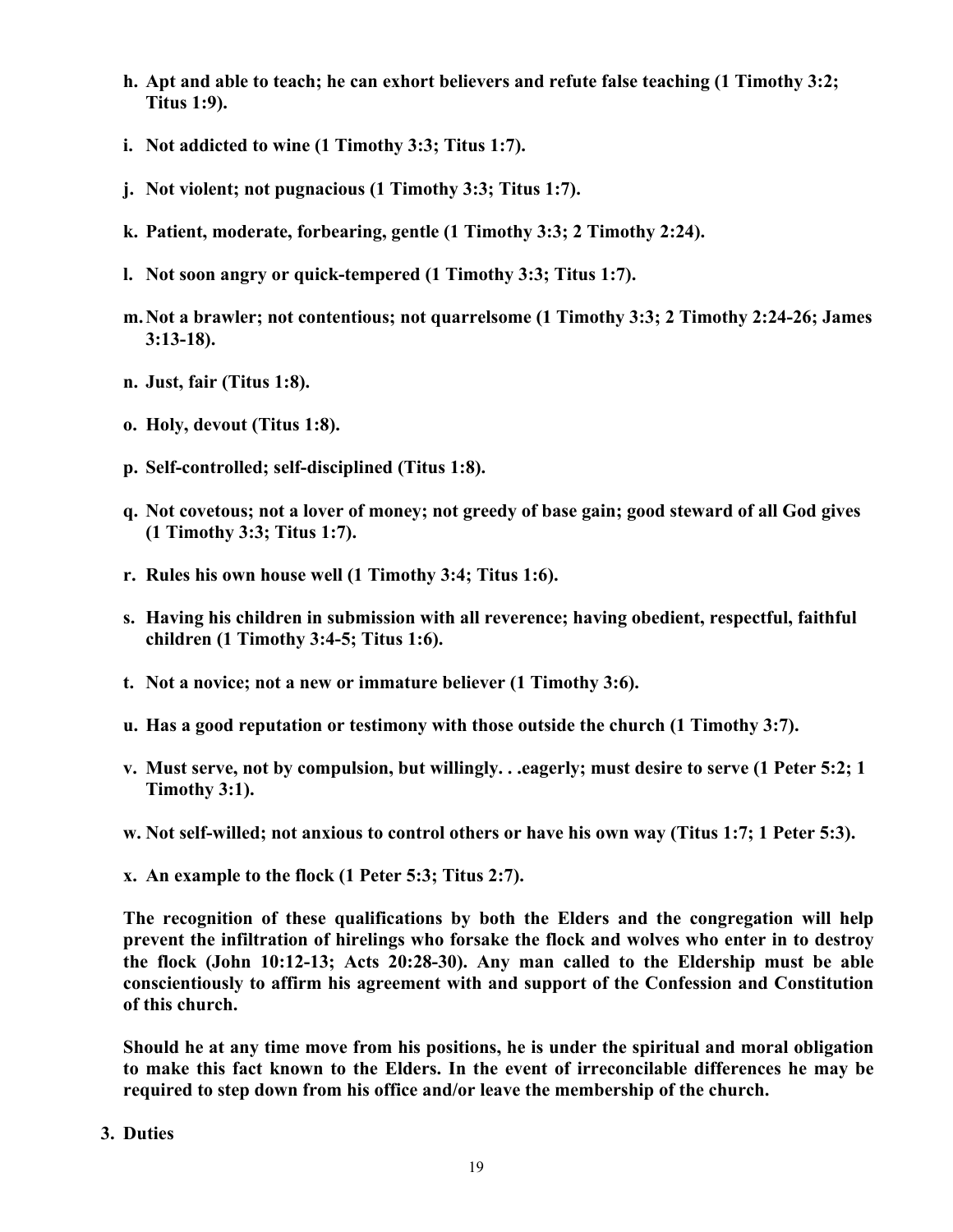**All elders are pastors of the flock (Acts 20:28). They are responsible for the spiritual ministrations of the church, the implementation of discipline, the oversight of the souls of the members, and the oversight of all ministries, functions and resources of the church. They shall give account to God for all things in the church (Acts 20:28; Hebrews 13:17; 1 Peter 5:2-3). While every elder must be "apt to teach," some will be more engaged in formal and public teaching while others will be more engaged in private teaching, admonishing and governing (1 Timothy 5:17). Each elder must be able to defend the faith handed down to the saints as articulated in the Confession and Articles of Faith of this church. In all their activities, elders must be given to their primary responsibility of feeding the flock of God being mindful of the admonition to refrain from "being lords over God's heritage" (1 Peter 5:1-4). While elders are overseers of the flock, they are themselves members of the flock. Therefore, each elder as an individual is under the oversight of his fellow elders.** 

- **a. as good shepherds, the Elders are bound to ministers to the flock displaying these characteristics:**
	- **1. pastoral intimacy – An elder must develop the relationships that undergird all other ministry toward individual members (John 10:11,14).**
	- **2. pastoral tutelage – An elder must provide personal biblical instruction for increasing character, skills, knowledge, faith, love, and enthusiasm (Acts 20:20, 27; 1 Timothy 4:16; 2 Timothy 3:16-17; 4:1-2; Titus 3:1-2, 8).**
	- **3. pastoral guidance – An elder must offer objective biblical direction through conflicts, reversals of life, distortions in thinking, and difficult decisions for those under his care (2 Timothy 3:16-17).**
	- **4. pastoral consolation – An elder must give spiritual comfort during trials (2 Corinthians 1:3-7; 1 Thessalonians 5:14).**
	- **5. pastoral guardianship – An elder must watch out for the enemy's assaults on the weakness of the sheep. He must warn the sheep of danger and discipline them when they become rebellious (Acts 20:28-31; 1 Thessalonians 5:14; 1 Timothy 6:20; 2 Timothy 4:1- 5; Hebrews 13:17).**
	- **6. pastoral intercession – An elder must pray with and for those entrusted to him (1 Samuel 12:23; Romans 1:9; Ephesians 1:15-21; Philippians 1:9-11; Colossians 1:9-12).**
- **b. as overseers the elders are responsible specifically but not limited to:**
	- **1. examine and instruct prospective members**
	- **2. examine all prospective candidates for offices and positions**
	- **3. oversee the work of the deacons**
	- **4. conduct worship services**
	- **5. administer the ordinances**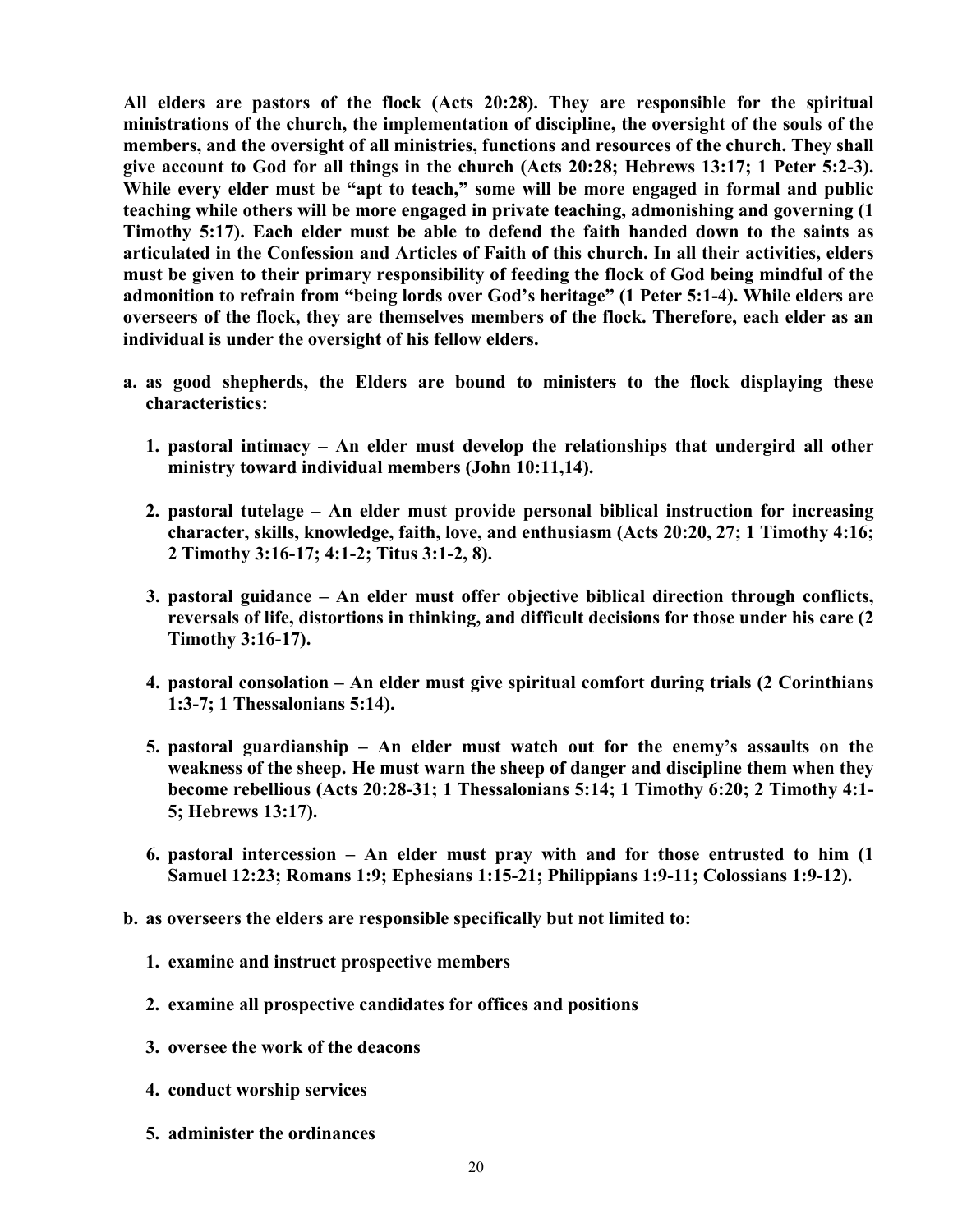- **6. equip the membership for the work of ministry**
- **7. encourage sound doctrine and practice**
- **8. admonish and correct error**
- **9. oversee the process of church discipline**
- **10. mobilize the church for missions at home and abroad**
- **11. ensure that all who minister the Word to the congregation share our fundamental convictions**
- **12. establish ministry positions and propose funding for new paid staff positions**

**13. oversee the management of the financial resources of the church (see Section C.2.b. below – Deacons, Duties, Business Affairs)**

- **c. The Elders shall elect a chairman of Elders' meetings and also elect one of their number to serve as moderator of members' meetings. The Elders shall also elect three members of the church to serve as President, Secretary and Treasurer of the Corporation to comply with non-profit corporation laws of Texas. The term of these offices will be one year each.**
- **d. All decisions of the Elders shall be reached after prayerful consideration by unanimous vote in a spirit of humility, with each Elder regarding the others before himself.**
- **4. Appointment of Elders:**
	- **a. The initial Elders of Providence Baptist Church shall be Tommy Dahn and Bruce Stoney.**
	- **b. Initiation of the Appointment Process: As the recognition of candidate/s arise, the Elders of Providence Baptist Church will initiate the process of identifying and examining the potential Elder/s. A man/men will be considered for appointment if he/they appear/s to be biblically qualified and he/they appear/s to be doctrinally and philosophically compatible with the existing Elders.**
	- **c. Input from the Church: The Elders will initiate a written request to the members of Providence Baptist Church who know the man/men well, asking them to consider his/their qualifications. This will normally include the members of the church who are familiar enough with him/them to provide pertinent input. This letter will describe biblical qualifications for elders along with the duties an elder must be able and willing to perform.**

**Each member will be asked to consider the candidate/s in light of the biblical standard, and to indicate with their signature that they are aware of no biblical disqualification. If any member has concerns or objections, he or she should not sign the letter, but rather return it indicating the desire to speak with an Elder in private. If a disqualifying condition is verified, the man will not be considered further.**

**d. Examination of the elder nominee: The Elders will examine the candidate and his family**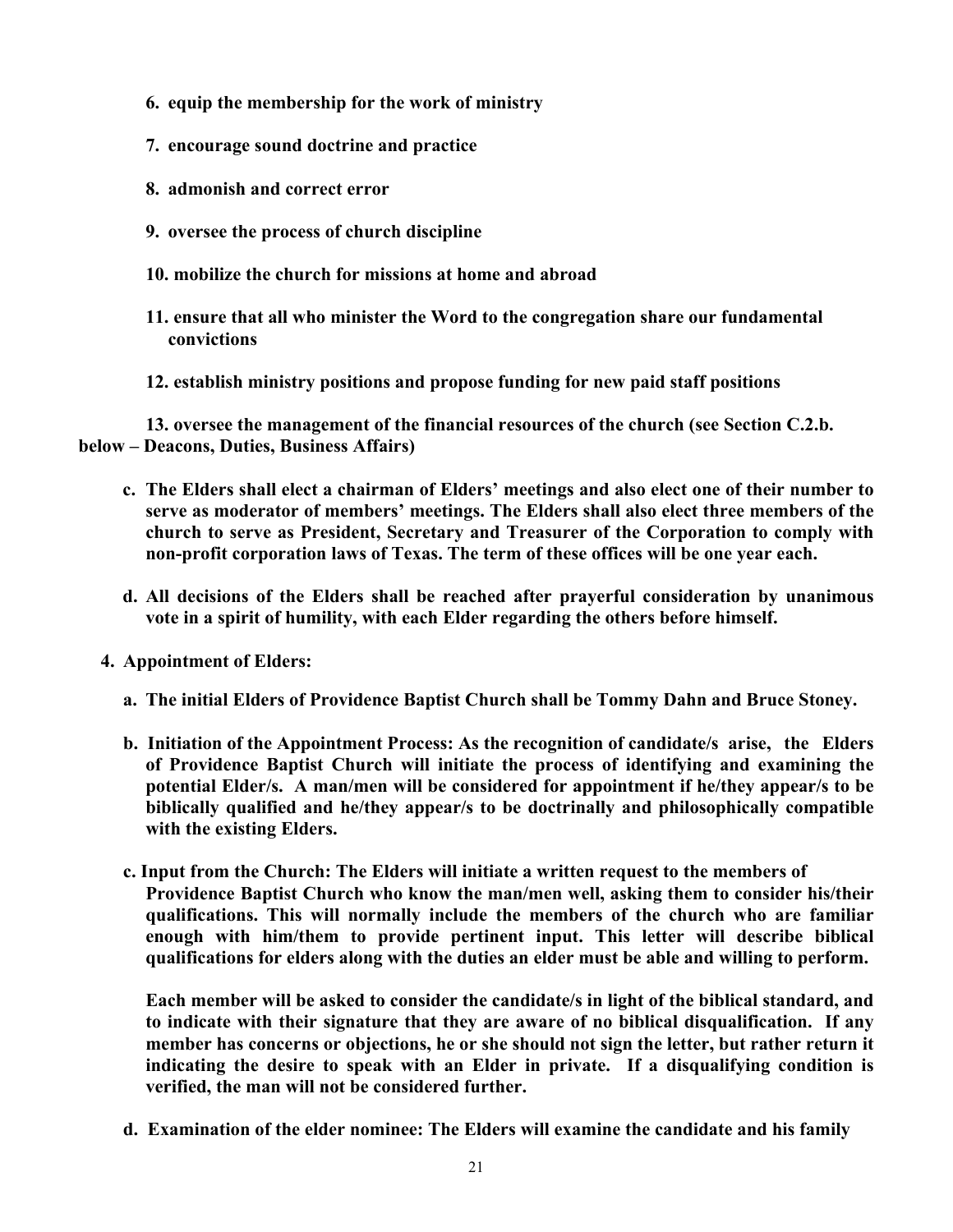**through personal interviews and other means. The examination will be thorough, including scrutiny of the candidate's moral qualifications, his understanding and defense of sound doctrinal positions, his ability to teach, his philosophical compatibility with the Elders, his work ethic, his stewardship of all God puts under his care, including his finances, his motives for desiring Eldership, and his affection and concern for those who would be under his care. The examination process may include requests for written or recorded responses in some areas (i.e. clarification of doctrinal positions).**

- **e. Confirmation from the Church: When the Elders are in unanimous agreement that the candidate is qualified and that he should be appointed as an elder, they will seek confirmation of their decision from the church, realizing that they are not infallible. At a members' meeting, regular or special, all members present will be asked to confirm, on a response form, their agreement with the Elders' decision. Any members who indicate that they have remaining concerns will be asked to relate them to the Elders in private. Even at this point, if any true disqualification is discovered, the appointment process will be stopped.**
- **f. Final Determination: While input from members and the confirmation from the church will be seriously considered, elder appointment is not a democratic process but rather a responsibility of the Elders. Everything carefully considered, the Elders will make the final decision whether or not to appoint the man, knowing that an Elder who does not have the affirmation and confidence of the church will not be an effective leader.**
- **g. Ordination of Elders**

**Formal appointment will take place publicly. In a regular worship service or specially scheduled meeting of the church, the Elders of the church will lay hands on the new Elder in the presence of the church, signifying their unanimous approval as well as their confidence that Christ, the Head of the church, is calling him into service as an Elder. The Elders will pray for the new Elder and for the edification of the church through his leadership. Following this, the people shall be exhorted to esteem and obey those whom God has placed over them.**

**5. Appointment of an Elder From Outside the Church**

**The normal procedure in the New Testament for the election of elders is the process of recognition (Acts 14:23; 1 Timothy 3:1-13). For this reason, the Elders and the congregation normally will look first among its own members for elders; however, the Lord may present the opportunity for the church to acquire elders from outside the congregation. In such a case, extreme caution should be used to avoid introducing a hireling or a wolf into the flock of God (John 10:12-13; Acts 20:28-30). Consent must be secured from any individual being considered for the Eldership before his name is presented to the congregation for consideration. The nominee and date he will be presented for consideration will be announced on at least four consecutive weeks at regular worship services and in the church bulletin. From that point forward the above appointment process will be followed.**

**6. In the event that no elders exist in the church the deacons, as a body, shall oversee the procedure for the appointment of elders. They should also seek the wisdom of other spiritually mature men in the church.**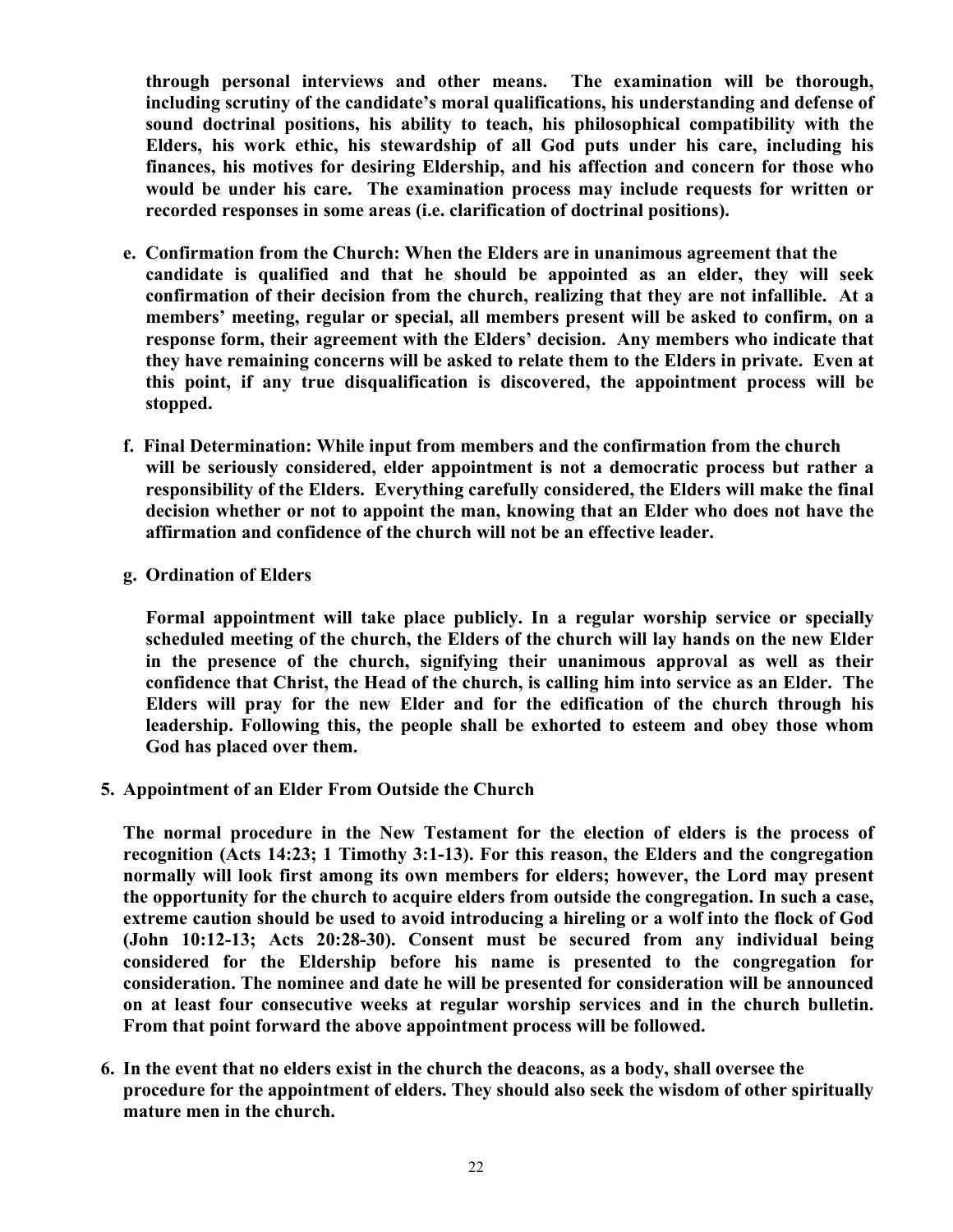## **7. Length of Service**

**The Holy Spirit equips and places elders in the church (Acts 20:28), thus the church cannot arbitrarily fix either the number of elders or their term of service. Therefore, the term of service for elders is indefinite with allowances for termination of service under certain circumstances such as resignation, departure or termination because of discipline.**

**8. Meetings**

**The Elders shall meet as needed, but typically, at least once per month.** 

**The Elders shall also include the deacons as requested.** 

**All Elders' meetings are open to all church members. However, conversations concerning spiritual issues about specific members will be restricted to Elders only.**

**9. Quorum**

**A majority of the Elders currently serving shall constitute a quorum.** 

#### **C. Deacons**

**1. General Description Using Acts 6:1-7 as a Guide**

**The deacons' work is practical in nature; they are servants. But practical work becomes spiritual work when done for Christ and the kingdom. Their objective is to relieve the Elders (originally the apostles) for the ministry of the Word, prayer, and oversight of the church. They are to be accountable to the Elders, their work is assigned by the Elders and is not related to decision-making for the church as a whole. Some deacons are also gifted in other areas of ministry and are at liberty to use their gifts, i.e., Stephen and Philip. However, as deacons they function in a practical way. Deacons are not limited to practical service, but must be engaged in practical service to be deacons.** 

- **2. Duties**
	- **a. Ministry of Mercy**

**The ministry of mercy in our church and community is the responsibility of all members of our congregation (James 1:27). However, this is a special responsibility of the Diaconate (Acts 6:2-3). The deacons shall see that the sick, the sorrowing, the aged, and the feebleminded receive spiritual and physical comfort. They shall minister the Word of God (Acts 8:35), administer this church's benevolence funds (as directed by the Elders) (1 Timothy 3:8), and render counsel to those in need of assistance. They shall be vigilant for opportunities to do good, especially to the household of faith (Galatians 6:10).**

**b. Business Affairs**

**The deacons shall be ready to advise and to assist the Elders in any service that shall support and promote the ministries of this church (1 Timothy 3:12). This includes assisting the Elders with the business affairs of the church (1 Timothy 3:8). It shall be the**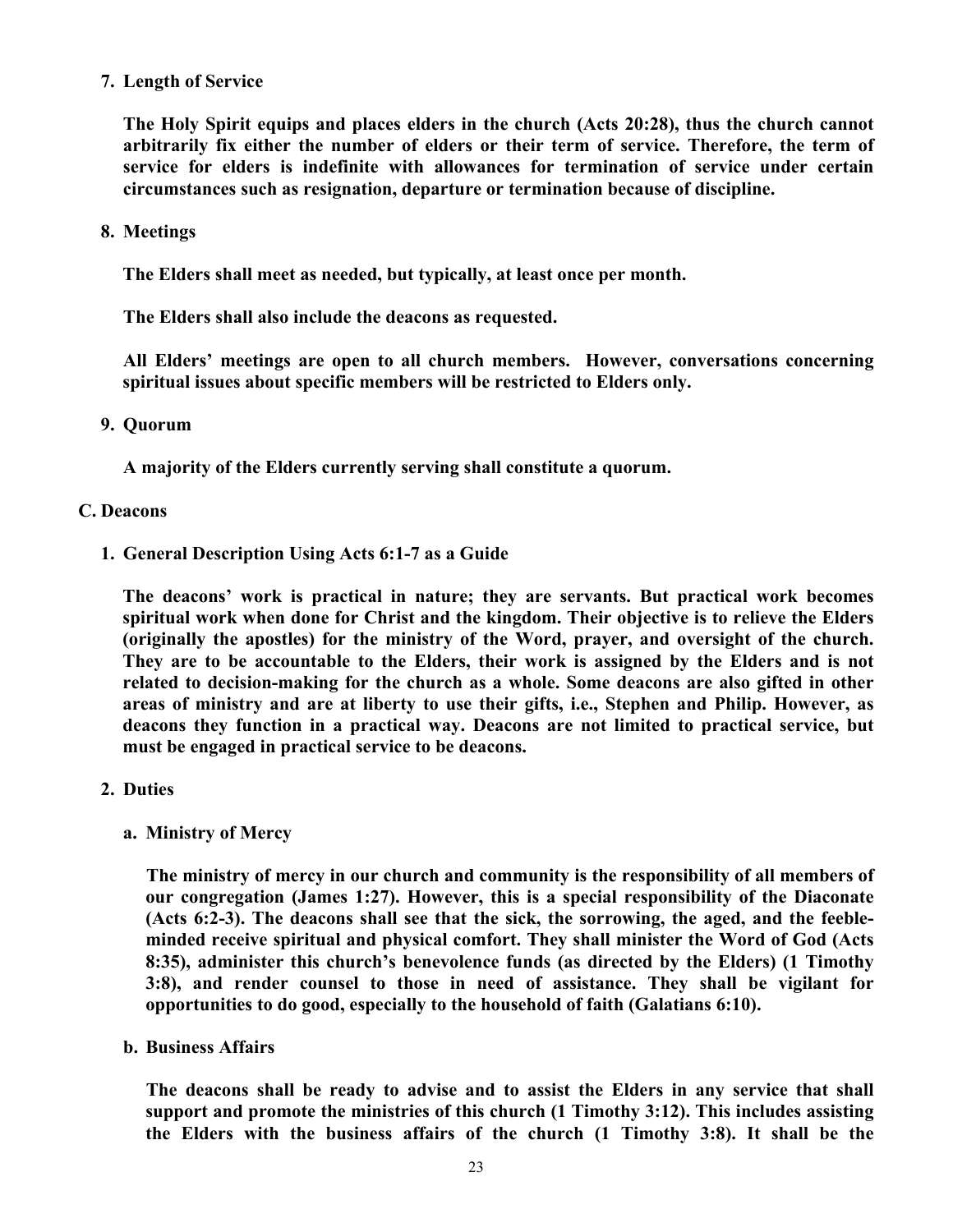**responsibility of the Elders or the Diaconate to prepare the church budget, annual reports and any other necessary business reports and receipts. Account balances, revenues, and expenses shall be monitored and maintained by the Elders or deacons of the church and compiled into an annual financial report that shall be presented to the church at the annual business meeting. Upon agreement of the proposed budget, the Elders will submit the budget to the congregation for affirmation. It will be the responsibility of the Elders or the Diaconate to administer all aspects of the approved budget. The deacons shall also be required to monitor and make provision for the physical needs of elders supported by the church (1 Corinthians 9:7-14; Galatians 6:6-8; 1 Timothy 5:17). In addition, the duty of caring for and maintaining the church's property shall belong to the deacons.**

**c. Organization**

**The deacons shall organize themselves however the Elders determine to best achieve the mission of the church. The Elders or the deacons may designate any specific deacon or group of deacons to specialize in some particular diaconate function.** 

**Meetings of the deacons shall be held only as needed to best fulfill their responsibilities.**

**The deacons shall meet with the Elders as requested.**

**3. Election**

**The qualifications for deacons are listed in Acts 6:3 and Timothy 3:8-13. While physical abilities and skills may be an important characteristic for those holding this office, the Scriptures clearly reveal that the candidate's spiritual qualifications are of supreme importance.** 

**Deacons will be appointed through the same process as Elders. see Section B.4. of this article.**

**D. Church Clerk**

**It shall be the duty of the Church Clerk to record the minutes of all regular and special members' meetings of the church, to preserve an accurate roll of the membership, and to render reports as requested by the Elders, the deacons or the church.**

**The Clerk shall be appointed by the Elders and affirmed by the church to serve a term of one year.** 

**In the absence or incapacity of the clerk the Elders shall appoint a member to perform the duties of the Church Clerk.**

**For the purposes of compliance with the nonprofit corporation laws of Texas, the Church Clerk shall serve as the Secretary of the Corporation.**

**The Church Clerk shall ensure that dated copies of the most recent revision of this Constitution shall be available for all church members.**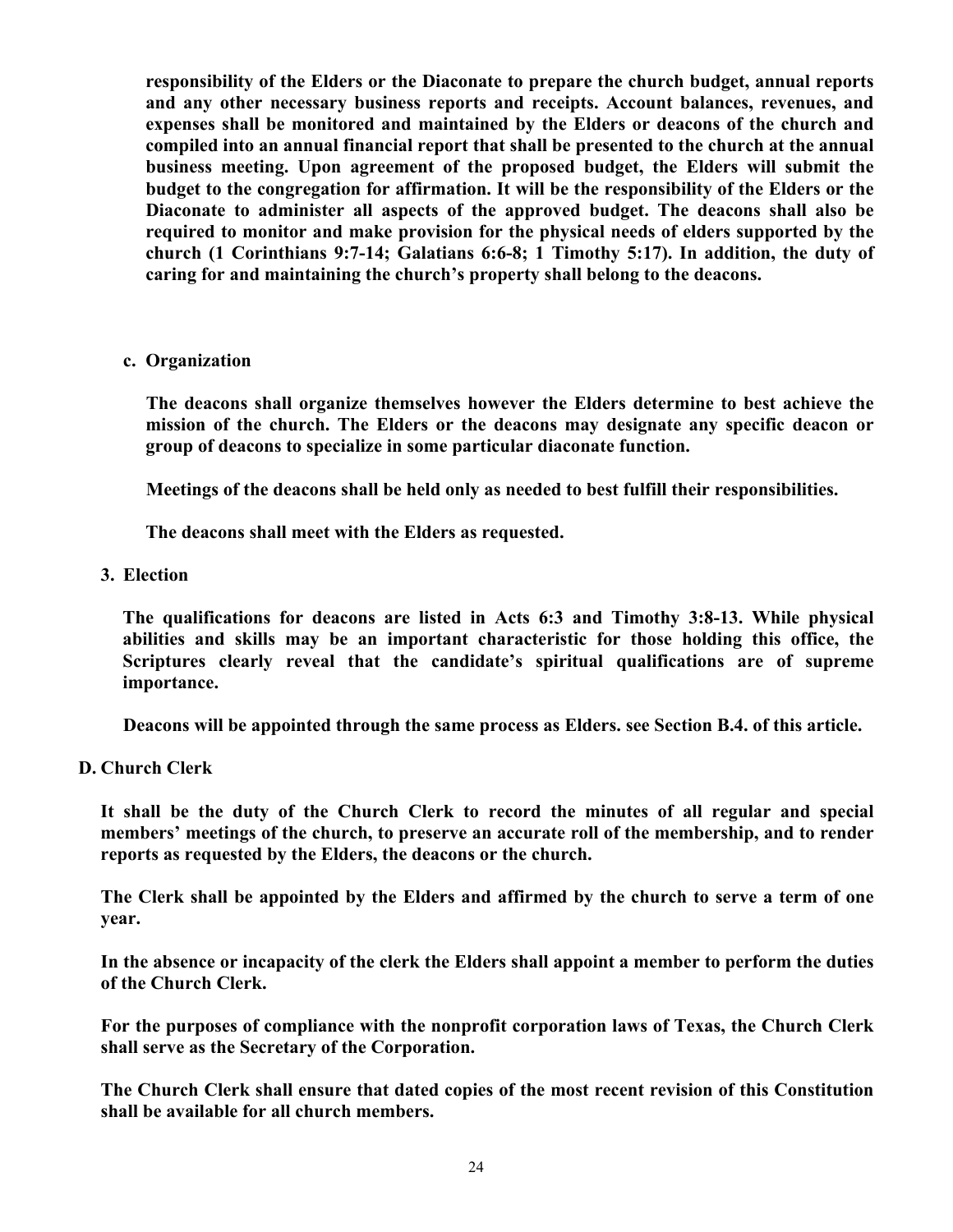# **E. Treasurer**

**The Treasurer shall ensure that all funds and securities of the church are properly secured in such banks, financial institutions or depositories as appropriate. The Treasurer shall also be responsible for presenting a review of the account balances, revenues and expenses of the church at the annual members' meeting. The Treasurer shall also present the same review to the Elders and make it available to all church members on a monthly basis. The responsibility may be delegated with the approval of the Elders. The Treasurer shall also ensure that full and accurate accounts of receipts and disbursements are kept in books belonging to the church, and that adequate controls are implemented to guarantee that all funds belonging to the church are appropriately handled by any officer, employee or agent of the church. The Treasurer shall render to the Elders annually, or whenever they may require it, an account of all transactions and of the financial condition of the church.**

**For the purposes of compliance with the nonprofit corporation laws of Texas, the Treasurer shall serve as the Treasurer of the Corporation.**

**The Treasurer shall be appointed by the elders, and affirmed by the church, and serve for a term of one year.**

# **ARTICLE 14: Ordination to the Gospel Ministry, Licensing and Commissioning**

**A. Ordination to the Gospel Ministry**

**Ordination refers to the unanimous recognition by the Elders of a man's call to the ministry, preparation as a shepherd, and qualification to serve. Ordination shall be conferred for life, so long as the man continue to manifest the qualifications of the office.**

**B. Licensing**

**The license is issued by the Elders and is given in recognition of a man's call to that ministry. Its aim is to allow a man to perform the ecclesiastical duties and functions of the church.**

**C. Commissioning**

**When local-church certification is required for ministry where ordination would be unnecessary or inappropriate, a person is commissioned by the Elders to minister. This authorization continues as long as the opportunity to minister remains in effect and as long as the person maintains the qualifications for ministry.**

# **ARTICLE 15: Dispute Resolution**

**Believing that the Bible commands Christians to make every effort to live at peace and to resolve disputes with each other in private or within the Christian Church (Matthew 18:15-20; 1 Corinthians 6:1-8), the church shall require its members to resolve conflict among themselves according to biblically based principles, without reliance on the secular courts. Consistent with its call to peacemaking, the church shall encourage the use of biblically based principles and the avoidance of suits of law or equity to resolve disputes. However, if the dispute is not settled by the members, it shall be brought before the Elders whose resolution and decision shall be final.**

# **ARTICLE 16: The Church Property**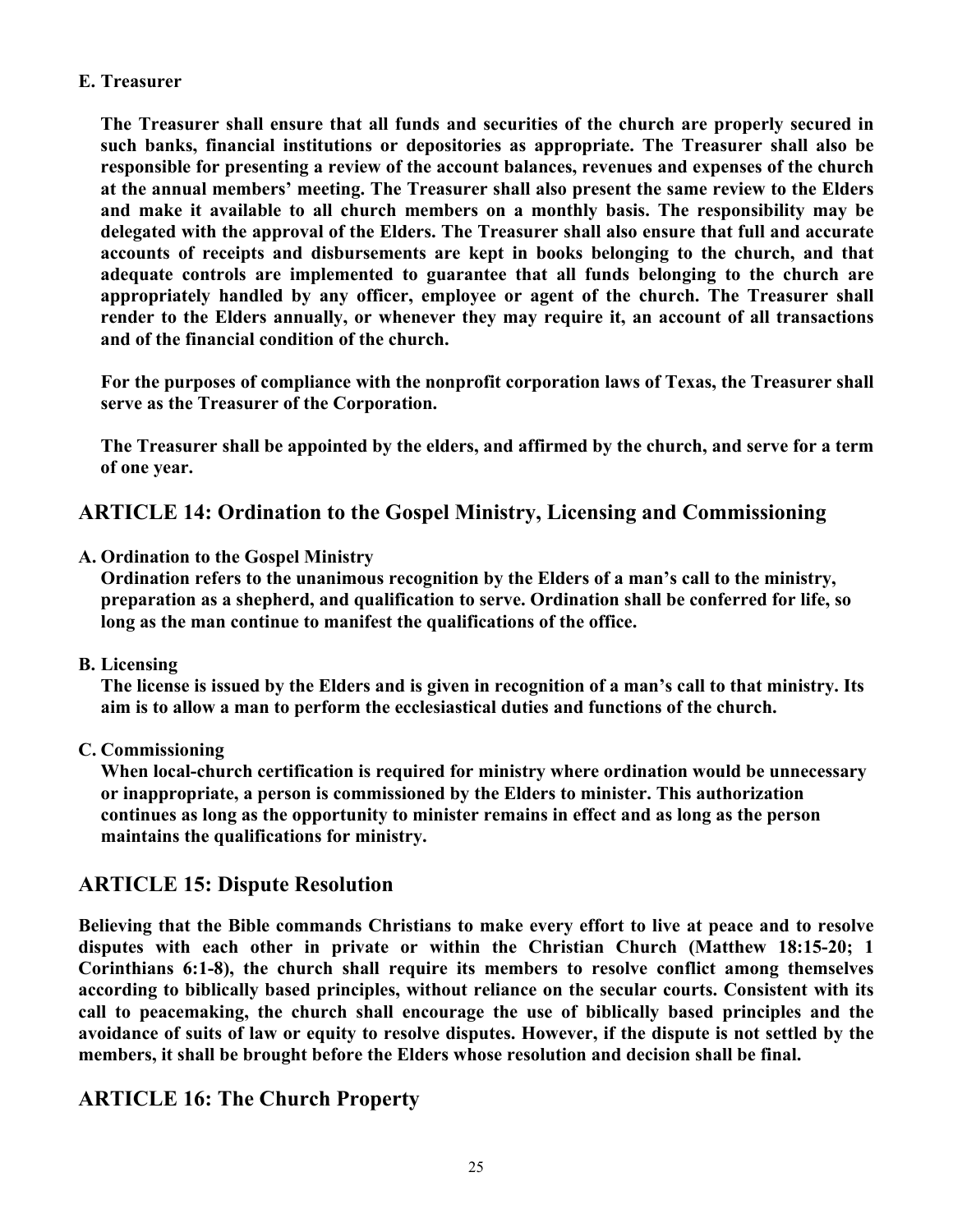- **A. In the event of a division of this church, from which may God in His mercy save us, the property of this church shall belong to that group of such division as represent the largest portion of the church membership provided such group is loyal to the Confession and Constitution of this church; otherwise it shall belong to the group remaining loyal to the Confession and Constitution of this church though it may not be the largest group in such a division. Should any controversy arise as to whether such loyalty exists, the question shall be submitted to the Elders of First Baptist Church of Clinton, Louisiana, and their decision shall be final.**
- **B. Should a condition arise at any time in the future when for any reason, the church work cannot continue, the church property shall be transferred to another church loyal to the Confession and purpose of Providence Baptist Church, as determined by the Elders.**
- **C. Should conditions arise where a consolidation with another church may be advisable, the Elders shall be authorized by the church to negotiate the terms of such consolidation in so far as the property of this church is concerned.**

# **ARTICLE 17: Debt**

**Though borrowing and lending are not necessarily viewed as sin in the Scriptures (Matthew 5:42; Psalm 37:21; 112:5), debt is recognized as something to be avoided when possible (Proverbs 22:7). This church has and does affirm its belief that God is our ready Provider for all that He has determined for us to undertake (Philippians 4:19; James 1:17; Psalm 81:10). This church is not to take any debt upon itself (other than that which is paid in full on a monthly basis), except after diligently seeking the Lord through corporate discussion and prayer.**

# **ARTICLE 18: Indemnification**

**A. If a legal claim or criminal allegation is made against a person because he or she is or was an officer, employee or agent of the church, the church may provide indemnification against liability and costs incurred in defending against the claim if the Elders determine that the person acted (a) in good faith, (b) with the care an ordinarily prudent person in a similar position would exercise under similar circumstances, and (c) in a manner the person reasonably believed to be in the best interest of the church, and the person had no reasonable cause to believe his/her conduct was unlawful.**

**At the discretion of the Elders, the church also may indemnify any person who acted in good faith and reasonably believed that his or her conduct was in the church's best interest and not unlawful.**

**B. Procedure**

**If the Elders are not available for an indemnification determination because they are all seeking indemnification, the requisite determination may be made by the deacons or by a special legal counsel appointed by the deacons.**

# **ARTICLE 19: Revisions, Additions, and Amendments**